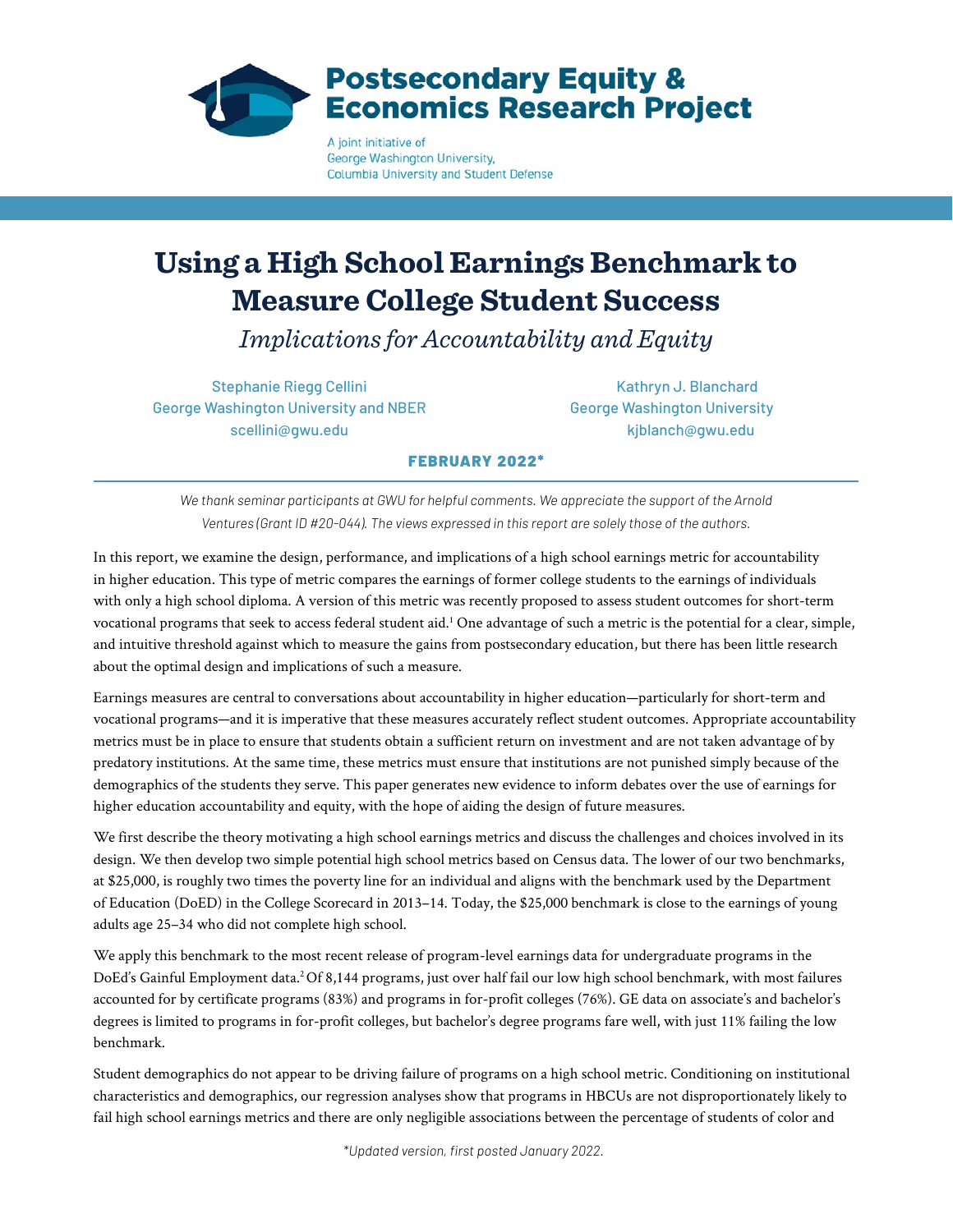failure on high school metrics. Although not causal, our analyses suggest that sector, level, and institutional size are stronger predictors of failure than demographics, with for-profits, less-than-two-year, and larger institutions more likely to have programs that fail.

We suggest that future research assess differential effects by field of study, examine the distribution of students across failing programs, consider the outcomes of more recent cohorts of students, and account for programs that have may closed since the release of the GE data we use here. However, our findings suggest that adding a national or state-specific high school benchmark to debt-to-earnings metrics under Gainful Employment could potentially generate needed accountability for institutions and ensure value to students, without penalizing institutions for the students they serve.

# **BACKGROUND**

In the upcoming negotiated rulemaking sessions, the Department of Education will undoubtedly look to strengthen accountability under Title IV of the Higher Education Act. Up for consideration will be whether to reinstate the 2014 Gainful Employment (GE) rule. The GE rule required nearly all programs in for-profit institutions and non-degree programs in other sectors to meet benchmark debt-to-earnings ratios. We compare program performance under GE to a proposed high school earnings metric below.

High school earnings metrics have been proposed previously, including for short-term vocational programs in recent attempts to reauthorize the Higher Education Act. For example, the College Affordability Act (H.R. 4674) put forward by House Democrats in 2019,<sup>3</sup> proposed that—in addition to gainful employment and other requirements—programs between 300-600 clock hours would be required to show that the higher of the mean or median earnings of graduates are higher than the national average or (if justified) a state or local average for students with just a high school diploma to obtain loans. Similarly, Pell Grant eligibility for short-term public and nonprofit programs would need to meet "anticipated earnings" benchmarks agreed to by industry or sector partnerships, with the requirement that anticipated earnings be higher than local or national averages for individuals with only a high school diploma.

In the economics of education literature, researchers have proposed similar metrics for accountability. Matsudaira and Turner (2020) suggest holding all postsecondary programs accountable for one of two criteria—one based on graduates making progress on paying back their loans, and one based on a net earnings premium where most students must have earnings exceeding median earnings of the group with degrees one level lower. In the case of undergraduate programs, that comparison group would be high school graduates—the benchmark proposed here.

# The Economic Justification for a High School Metric

The first economist to consider the economics of education was Gary Becker in his Nobel-prize winning work and his 1964 book, *Human Capital.* He argued that individuals decide whether or not to pursue additional education by comparing the lifetime benefits of that education—the largest of which is earnings—with the costs of that education. In the 1970s Mincer took this theory further, developing a model (now the famous "Mincer equation") that describes an individual's earnings as a function of schooling and work experience.<sup>4</sup> Many studies over the years have used the Mincer equation to estimate the average monetary return to an additional year of education. These types of estimates are commonly described as the "internal rate of return" and referred to simply as the "return" to education by economists. Most simply, this is just the increase in earnings or the "earnings gain" or "wage premium" attributed to college attendance. Comparing these earnings gains to the full cost of the investment in education - including both explicit monetary costs (e.g., tuition, interest) and implicit opportunity costs yields (e.g., the value of foregone earnings) yields the net present value of the education or a return on investment.

Mincer and others in this literature argue that—after controlling for work experience, age, and other confounding factors earnings from employment reflect the value of a student's skills to employers in the labor market. The theory posits that an employer would not hire an individual if the value of an hour of that person's time were not at least as valuable as to them as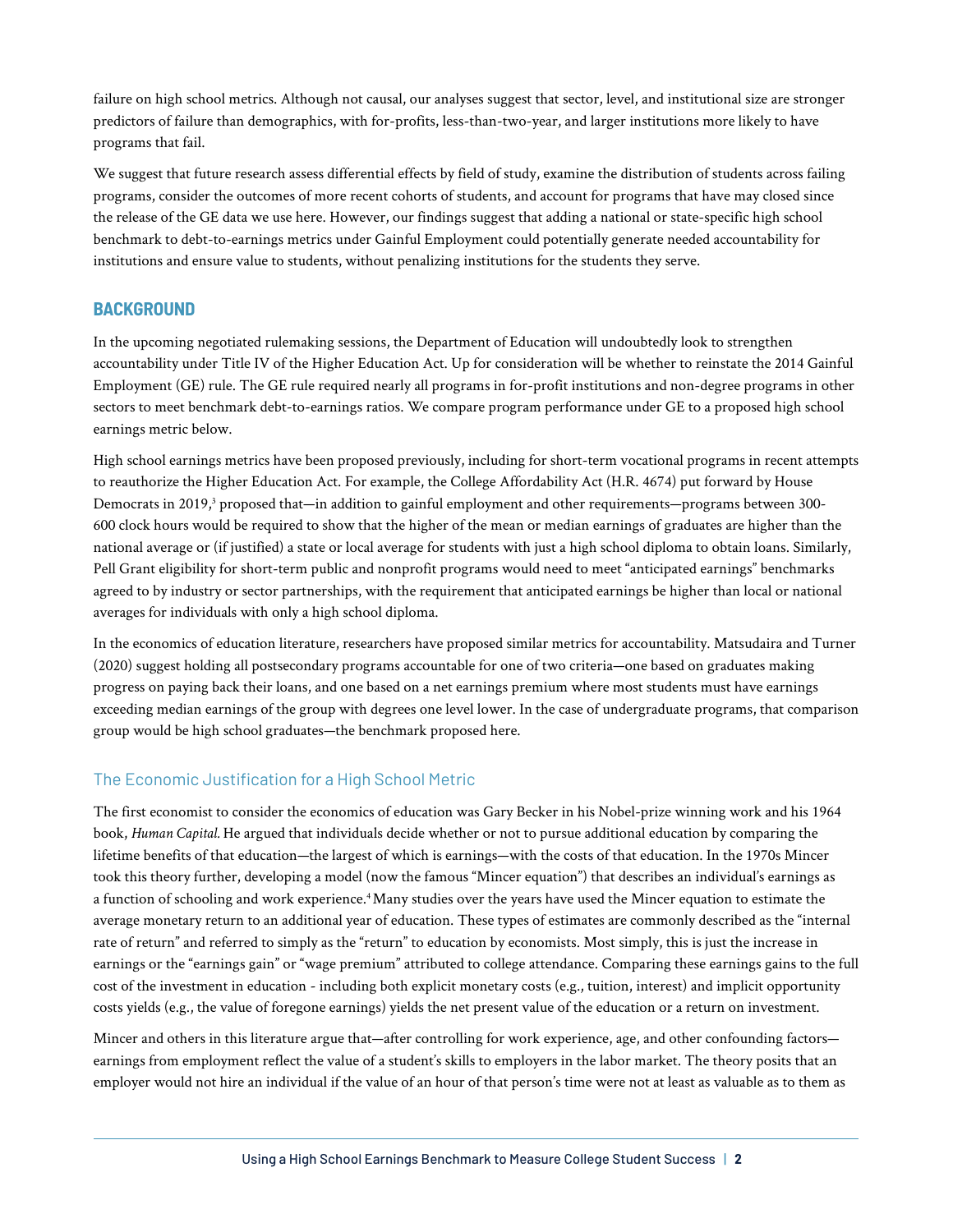the hourly wage they must pay her. Similarly, wages also reflect a person's own valuation of her time. In theory, an individual will only choose to accept a job if it pays an hourly wage at least as high as the value of an hour of their time spent in other ways, or they would not accept it. After investing in a year (or many years) of education, if the skills obtained are valued by employers, wages should rise. Although not a perfect measure, earnings are the most widely accepted measure of the benefits to education for economists, as they reflect the value of that person's time to society and indeed to themselves. They reflect the market value of a person's human capital.

Although Mincer's equation laid the groundwork for estimating the main benefits of education, without further adjustments the Mincer equation can only show correlation between earnings and education, and not causation. Therefore, the central concern in the vast literature estimating the earnings gains from college attendance in the many decades since Mincer, has been a focus on the extent to which estimates can credibly control for confounding factors and the selection that drives them.

The idea of selection is that students make choices about whether to attend college and which one to attend. Institutions also make choices of which students to accept in their admissions process. If, for example, higher-ability (or more wealthy, white, male, etc.) students end up in "better" (e.g., more selective) colleges, any raw differences in earnings after college may reflect these demographics and characteristics rather than the causal earnings gains generated by the college alone. Addressing this selection problem is a key concern in the literature and presents a challenge in accountability policy. I describe these challenges in the next section.

# Earnings Metrics for Accountability

The theoretical measure of lifetime earnings gains is not practical in the context of accountability for two key reasons: timeliness and accuracy.

First, policymakers need a timely metric to protect students from low-performing programs. Lifetime earnings take many decades to be realized and measured accurately. A worker who does not attend college or take time out of the labor force, starts working at age 18, and retires at age 67 (the current age for full Social Security benefits for those born in 1960 or later) will work 49 years. For policy purposes, Social Security uses the highest 35 years of earnings to calculate benefits.<sup>5</sup> Reasonable estimates of lifetime earnings are somewhere in the range of 35-50 years for most individuals and in the economics literature. Of course, policymakers cannot wait this long to assess student outcomes in the context of accountability.

Scott-Clayton and Minaya (2020) explore the correlation between earnings metrics measured in the short and longer-term with and without regression adjustment for lifetime earnings. They find that earnings measured two years after college completion without any adjustment are highly correlated with earnings after seven years. Their results suggest that earnings measured two-year post-college will be indicative of later earnings as well as lifetime gains. From a policy perspective, two years allows time for students to find new employment in their chosen field—while also allowing for timely consequences in an accountability framework. For shorter vocational programs, a shorter time period (e.g., 6 months or 1 year) might be reasonable and relevant assuming that students are more directly connected to the workforce after completion. In our data, we are constrained to use earnings measured three-years post-college completion. We contend that this time frame is sufficient for understanding student outcomes and generating timely feedback for policymakers.

A second problem facing policymakers is that calculation of the "gains" from education can be difficult to measure accurately. To measure gains, economists can employ instrumental variables estimation, regression discontinuity designs, or other quasiexperimental methods to generate a measure of gains free from selection. However, these methods are difficult to employ on a large scale for all students and schools in an accountability framework. A more feasible option to mitigate selection bias would be to compare a measure of the earnings a person has before attending to their earnings after. The idea is that all unobservable characteristics of students that do not change over time (e.g., race, gender, the quality of previous education) can be held constant, mitigating selection bias.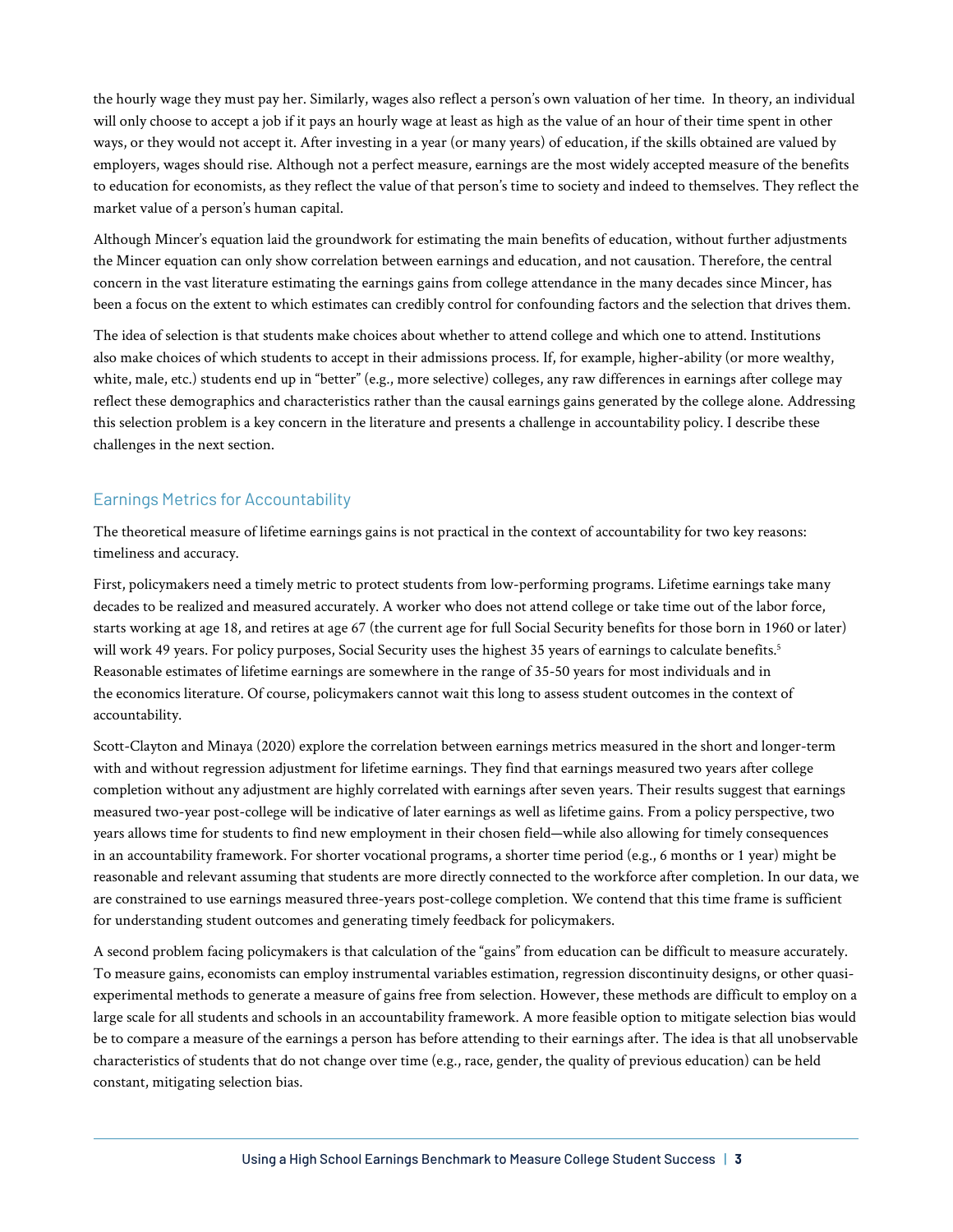Obtaining "after" or post-college earnings is not a problem for government regulators, as the Department of Education has in the past—partnered with the IRS and SSA to match students with post-college earnings data under Gainful Employment and the College Scorecard. However, in addition to post-college earnings, we also would ideally like a measure of pre-college earnings in order to accurately capture the after minus before earnings "gain" from college attendance.

We would ideally like to obtain earnings for a number of years before attending to see the trajectory of earnings changes due to college. With detailed data it is sometimes possible to see these pre-college trajectories for "nontraditional" (or "new traditional") students who enroll in college after several years in the labor market. However, it is nearly impossible for "traditional" students who enroll in college immediately following high school. These younger students may not work at all before attending college. Any earnings they report while in high school may be lower than the true value of their human capital for a number of reasons. For example, many high school students work just part-time after school or only at summer job, so annual earnings reported the IRS do not reflect the value of their full-time employment. Some students take low-paid or unpaid internships in order to "get a foot in the door" for a future career. Economists refer to these types of nonmonetary benefits from some jobs as compensating differentials. The idea is that the nonmonetary aspects of the job compensate for the lower wage. Still other students may work only informally or infrequently as babysitters, dog walker, or other odd jobs and fail to report those earnings to the IRS or SSA. For all of these reasons, economists typically omit any reported earnings of students before age 18.

One way to get around the problem of missing pre-college earnings, would be to assume a reasonable value of pre-college earnings for each student for whom we do not have "before" data. One could generate predictions using regression analysis to control for student background characteristics, demographics, location, etc. based on data from a large number of workers with no college education in the U.S. These could then be used as baselines for different groups of students (e.g., white non-Hispanic females with no children living in California). Predictions would be time consuming and might vary depending on which variables were included and which data sets used. Moreover, these estimates, while technically more accurate than using simpler approaches, would still be subject to various sources of error and potential biases from omitted variables, potentially raising doubts for those with limited statistical training. Such estimates could be problematic if different "predicted" earnings are used for different demographic groups, generating concerns around the inequity of applying different standards for different students and/or risk creating a culture of lower expectations for different groups. Finally, implementation and updating of these regression-based benchmarks could be challenging for policymakers. Interpretation of these types of estimates could be confusing for students.

# A Simple Solution: High School Earnings Metric

A high school earnings metric may be a simple and reasonable approach to assessing the gains to education for undergraduate programs. With this approach, one would establish a benchmark "lower-bound" of earnings that we would expect the average student to have before college. This essentially substitutes for the "before" piece of the earnings gain or the "counterfactual" of the earnings that would be expected in the absence of the education. Then, one would consider the post-college earnings of students against this benchmark, asking whether post-college earnings met or exceeded the earnings for the average young high school graduate with no college education. Rather than rely on regression analyses, the comparison with "high school only" serves as a useful, if approximate, lower bar.

We investigate the implications of this type of benchmark "high school only" metric for accountability. Ideally, post-college earnings would be measured at the program-level for cohorts of students who exited the college in the same year. The highest of the median or mean earnings including both completers and (ideally) students who withdrew without completing would be computed and compared against the "high school only" benchmark.

Intuitively, if colleges are seeking taxpayer funds specifically for postsecondary education under Title IV of the Higher Education Act, there is a compelling argument makes that those programs should be able to show some value-added to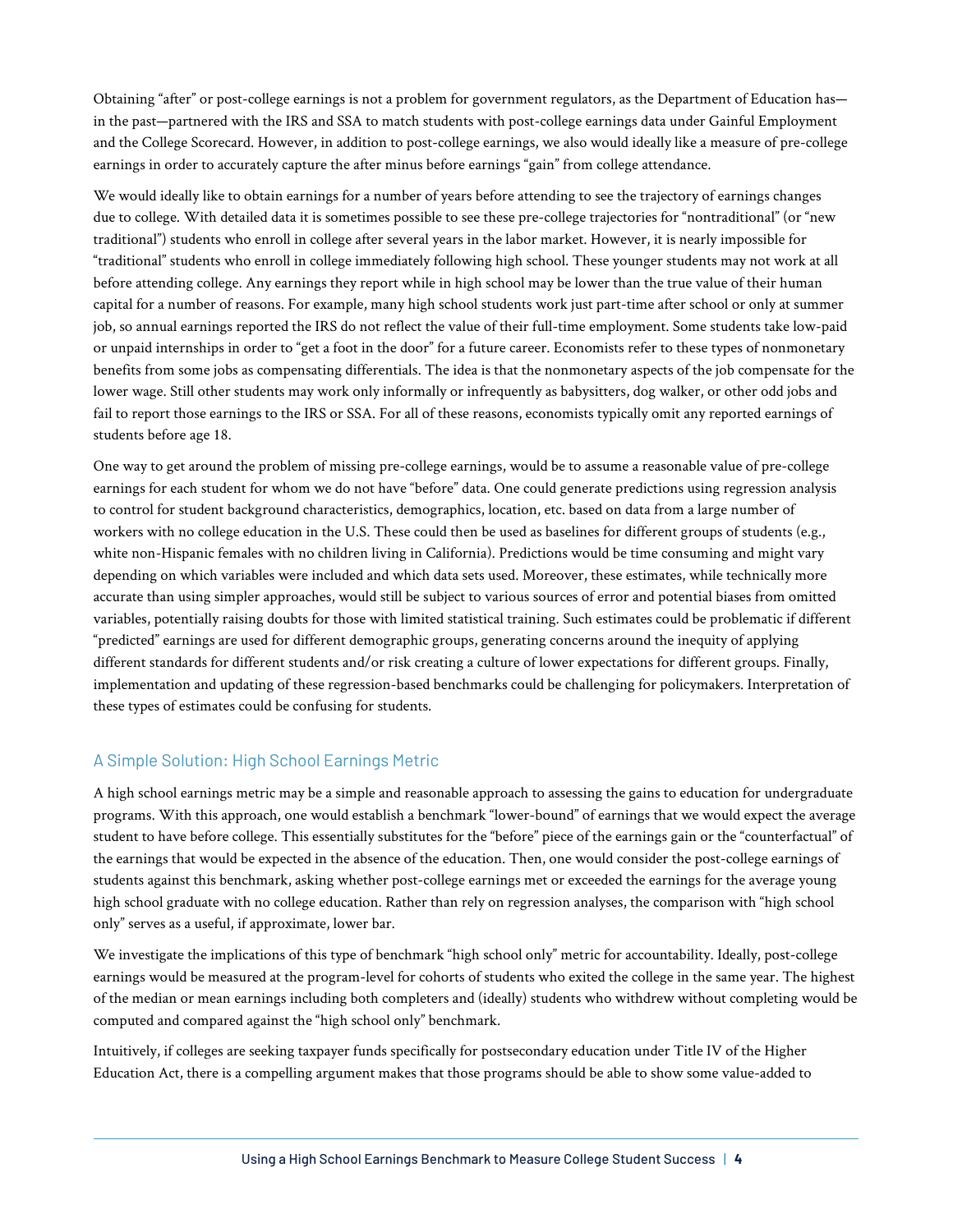earnings beyond secondary education. If institutions cannot show that their students have earnings higher than high school graduates with no college, then it could be argued that, in principle, they should not be offered funding through Higher Education Act and the postsecondary education system more generally. These programs could seek funding elsewhere–for example, through workforce training programs. Moreover, many vocational education and training institutions not only exist, but seem to thrive in the U.S. without the benefit of Title IV funds. These institutions also charge lower tuition than similar programs and institutions accessing Title IV funds (Cellini and Goldin 2014).

Beyond ensuring taxpayer value, the larger goal of accountability policy is student protection. Students taking on federal student loans for postsecondary education deserve assurance that their earnings will increase beyond what they could expect if they had not attended. By definition, students who attend college (postsecondary education) should have already attained a high school diploma or GED (secondary education), so a benchmark based on high school or GED completion is intuitively appealing for students and easy to understand.

High school benchmark comparisons could be particularly useful for student decision-making. Higher education is commonly described by economists as exhibiting imperfect information where students—and particularly low-income students and those in underrepresented groups—may not be fully informed about the earnings gains and costs of various college options (e.g., Hoxby and Turner 2015). This lack of information is compounded by the fact that college education is an experience good, where the full value of a product (i.e., college) may not be known until after buying it (i.e., enrolling). Students may not be aware of the full costs, earnings gains, or employer's perceptions of the skills of graduates and may overestimate their ability to complete a degree. One goal of the College Scorecard website was to make information on student outcomes (including a high school benchmark) more easily available to prospective students to improve college choices, although it has had limited success in reaching lower-income students (Hurwitz and Smith 2017). The federal government has high-quality data on student earnings and costs that can and should be used to ensure that students can expect a minimal earnings boost from their education before taking on any amount of taxpayer-supported debt.

# **DEVELOPING METRICS**

We begin by developing two potential national high school earnings benchmarks and then consider state-specific benchmarks.

For the national benchmarks, we draw on annual earnings estimates from the Current Population Survey's (CPS) Annual Social and Economic (ASEC) Supplement. The CPS is a joint effort between the Census Bureau and the Bureau of Labor Statistics (BLS). Data are collected annually from 60,000 households and estimates are considered the primary source of labor statistics for the U.S. population.<sup>6</sup> We show a number of potential national benchmarks based on the CPS and made publicly available in Table 1.

We consider two potential benchmarks based on this table in our analysis and classify them simply as: low and high. Our analysis focuses on two potential benchmarks that encompass a wide range for comparison, but other benchmarks falling between these could also be justified and applied. The metrics we choose for our initial exercise are static but could be adjusted and updated annually to account for changing labor market conditions and data availability.

Key to our choice of benchmarks is the age range of the individuals on which the high school benchmark is based. The CPS reports data in two categories that are most useful and appropriate for recent college graduates, ages 18-24 and 25-34. Either of these age ranges could be justified for benchmarks, with the 18-24 range as a lower estimate and 25-34 as potentially more reasonable given that the average entering age of two-year college students is around 26 and earnings are measured several years later.7 In contrast, using wages for all workers age 18 and older or age 25 and older (as typically reported by BLS), as shown in panel B of Table 1, would be problematic for college accountability. Since earnings increase with age, metrics based on groups that include older workers (e.g., above age 40) will be higher than what might be reasonably expected for recent college graduates 2-3 years after exit. We suggest that the estimates in panel A for younger groups are more appropriate for use as accountability benchmarks.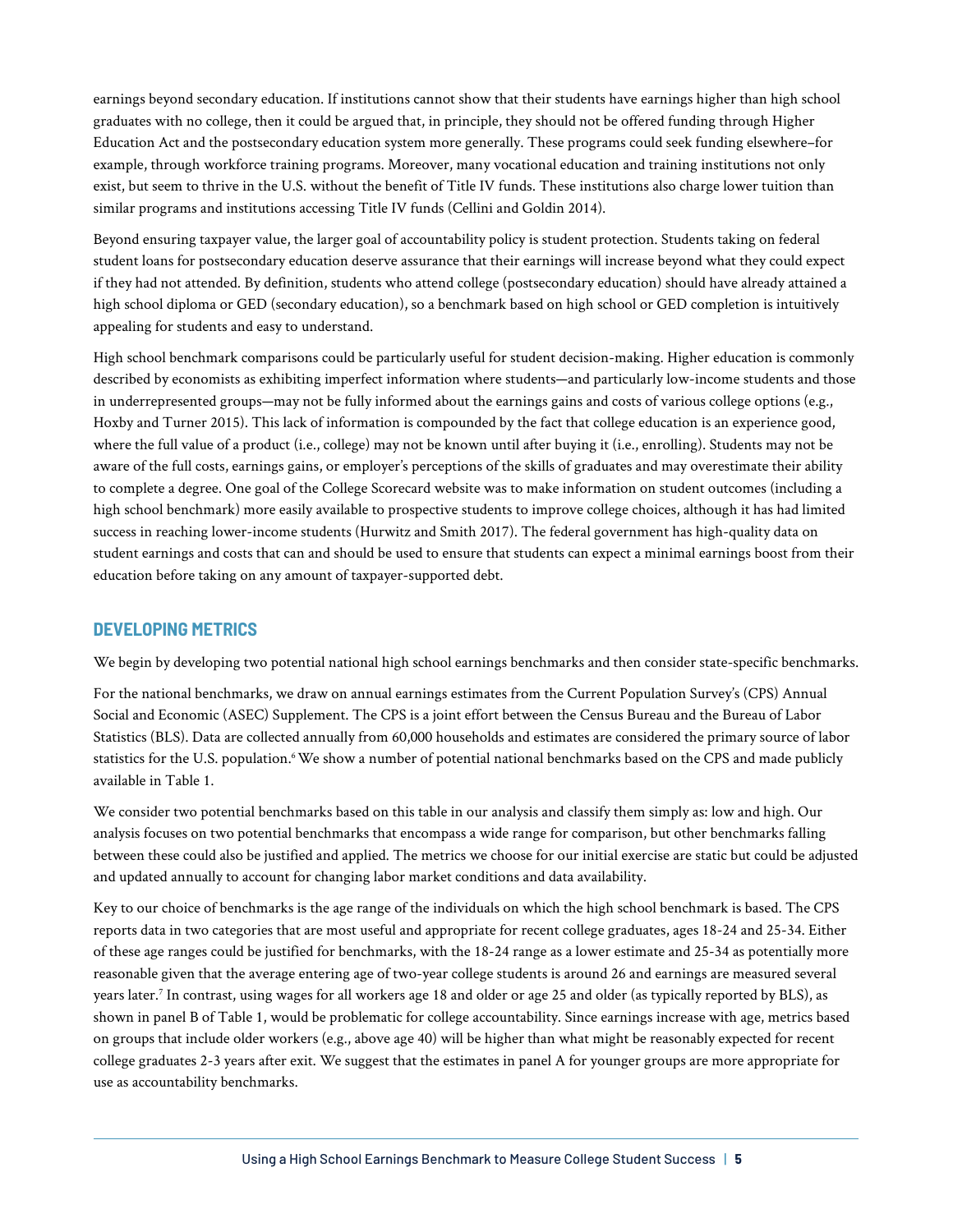A second consideration is whether to base a benchmark on earnings for full-time full-year workers only or those with any reported earnings. Of course, full-time full-year workers have higher earnings for any given group, and the "any earnings" group will account for part-time workers and those who are unemployed or out of the labor force for part of the year. In theory, either group could be justified in developing a benchmark for accountability. Full-time full-year earnings—for a level of education below the college program under consideration—seems an appropriate goal for colleges to meet considering that full-time employment is also a goal of college-going (particularly for vocational programs under Gainful Employment) and would accurately reflect the counterfactual of what someone could earn without college. On the other hand, including parttime and part-year workers in a benchmark is more generous to colleges, allowing for unemployment and low hours.

Our most conservative "low" benchmark is \$25,000 per year. It aligns with the benchmark used by the DoED in the first release of the College Scorecard in 2013-14. Justifying the use of this benchmark, the Scorecard notes, "The \$25,000 threshold was chosen since it approximately corresponds to the median wage of workers age 25 to 34 with a high-school degree only."<sup>8</sup> The \$25,000 figure is simple, straightforward, and serves as a lower-bound relative to other earnings benchmarks.

We also choose this benchmark since it is still relevant today, but has a different interpretation: the median earnings of those as 25 to 34 who *did not even complete high school* was \$25,536 in 2019, as highlighted in Table 1. Moreover, \$25,000 roughly corresponds to 200% of the in 2019 (the year of our earnings data) for a single person living alone at \$24,980.<sup>9</sup> It also roughly corresponds 150% of the federal poverty line for households of two people at \$25,365.10

We propose \$25,000 as a simple, intuitive lower bound for this analysis and for policy. We suggest that this benchmark—or a similar one adjusted annually—is the lowest justifiable benchmark for accountability. Intuitively, if colleges are typically enrolling high school graduates with the promise of higher earnings, it seems more than fair to expect that earnings after college should be above the average for high school dropouts in a similar age range. Moreover, the poverty line is already used in other student loan program benchmarks: Income Based Repayment plans typically offer zero monthly payments to borrowers with incomes below 150% of poverty, based on their household size.

For robustness, we consider other reasonable national benchmarks that are higher than \$25,000. We believe a very strong case can be made to use the benchmark of \$30,738 for young adults age 25-34 with any work experience (including part-time and part-year work) or \$36,061 the median for this group with full-time work (see columns (4) and (2), respectively, of Table 1). To economize, we split the difference, and instead explore a \$32,787 "high" benchmark between these two values which is also the mean for high school grads aged 18-24 working full-time in column (2). We generally prefer median earnings to means as they are less sensitive to outliers, but we use the mean value here as it is easily accessible in the CPS data tables<sup>11</sup> and falls neatly between the two medians for age 25-34 that we prefer for policy more generally.

# The Challenge of Location

Our high and low national benchmarks were chosen to generate values that might help policymakers assess the impact of similar measures in this range. One important drawback of using a national earnings benchmark is that some states and localities have higher or lower wages than others due to differences in local labor markets.

To address this issue, policymakers might consider drawing on state-level earnings data to create different high school benchmarks for each state. But, since many institutions and programs—and particularly online institutions—enroll students from around the United States, a more reasonable policy would be to allow institutions to appeal based on state or local earnings data, if the institution can show that its students are draw from and/or later employed in the local area.

The best state- and local-level data for earnings benchmarks comes from the Census Bureau's American Community Surveys (ACS), which produces earnings estimates for each year for geographic areas, such as states and smaller areas, such as Congressional Districts. We use the estimates from the Public Use Microdata Sample to construct state-level benchmarks for our analysis.12 We conduct our analyses based on the median earnings for high school graduates aged 24-35 in the state. Appendix Table A1 reports these benchmarks. Our main analyses use the more conservative benchmark based on the broader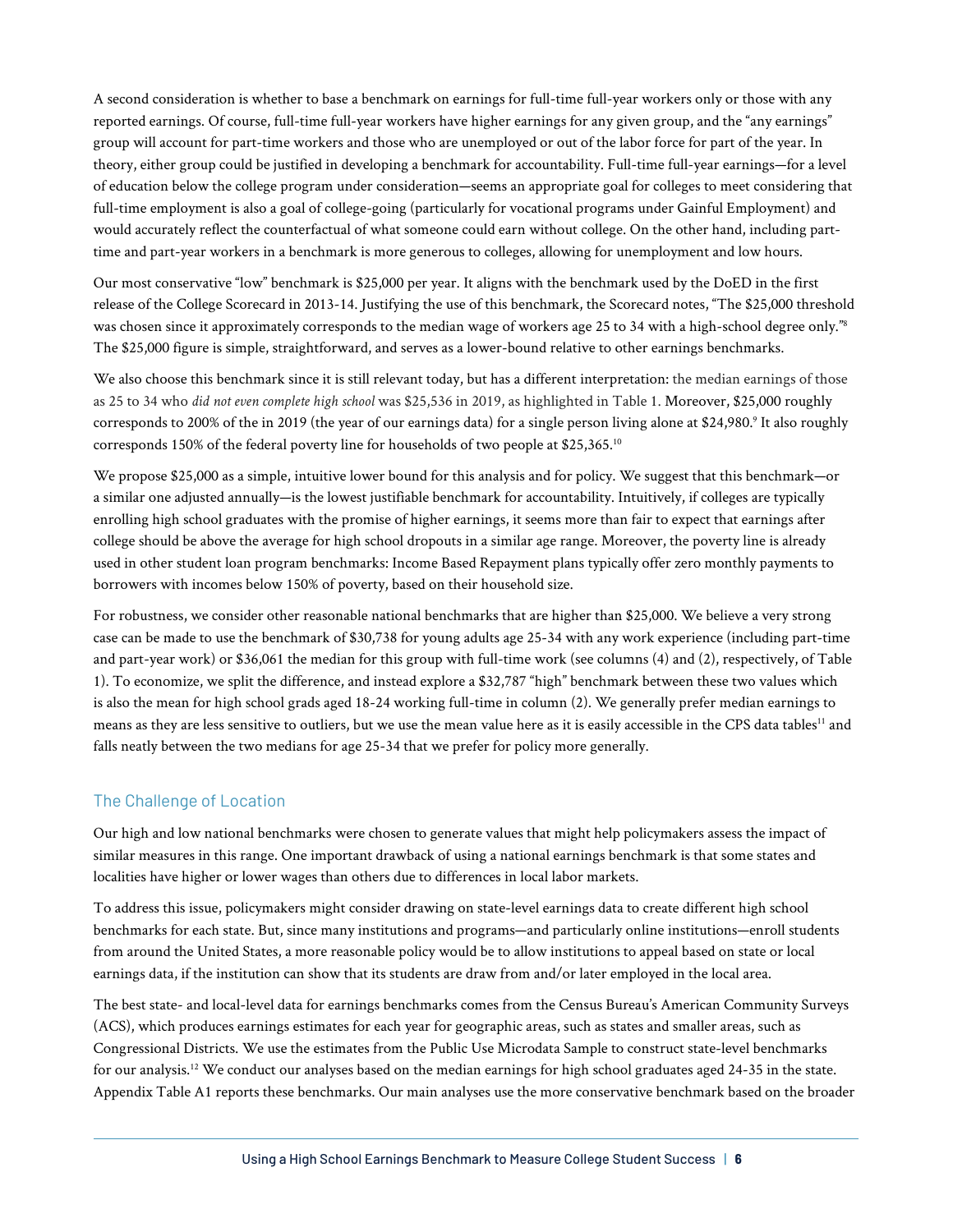group of individuals in the labor force (including those who work part-time and part-year or are unemployed and searching for work).13 As a robustness check, we show results based on full-time full-year workers in the Appendix Table A2. Notably, the ACS data align well with the national CPS data: across all states the median in the ACS data is \$25,169 and the median of the 50 states' (and DC) medians is \$24,918.14

We view the ACS data as the most reliable publicly available data on earnings for states and local areas, although there are other, less desirable, options. One option would be to adjust the national averages based on other differences in average earnings for all workers across states or particular local areas. Another potential option policymakers might consider are state unemployment insurance (UI) data systems to develop benchmarks. However, UI records have several drawbacks relative to the ACS. State UI systems typically do not release aggregate earnings by education level or age, making it difficult to derive a "high school only" benchmark. Even if such benchmarks could be generated from state UI data systems, these systems do not cover all workers. Exclusions could be particularly problematic if certain educational programs have large numbers of students entering excluded fields. Exclusions differ by state, but typically exclude self-employed workers, federal workers, students working for schools, student nurses and interns in hospitals, real estate and insurance agents working on commission, individuals employed by relatives, and maritime workers, among other groups (Department of Labor 2020, p.7-9).

# The Challenge of Timing

As previously noted, the timing of post-college earnings measures are important considerations. For shorter-term vocational programs, earnings could be measured 6 months to 1 year after attendance then compared to a high school benchmark to be most relevant for accountability. For longer-term programs, such as associate's and bachelor's degrees that may be less tied to a specific occupation, longer term earnings measures—such as 2-3 years after exit—may provide a better assessment of longerterm gains if finding a higher-skilled job requires higher search costs (e.g., a student might move or take time to explore different occupations). For timing choices, tradeoffs are involved: more consumer protection requires timely assessment but a shorter post-college periods risks inaccuracy in assessing longer-term labor market outcomes.

# **DATA**

We assess the performance of programs and institutions against a high school earnings metric and the correlates of failing such a measure, using the 2017 release of the 2015 debt year Gainful Employment (GE) Data. The GE earnings data contains 8,637 unique programs, 8,144 of which are undergraduate programs. These programs are spread across 2,616 institutions. Our sample includes non-degree undergraduate programs in all sectors, and associate's and bachelor's degree program in for-profit colleges (under the definition of gainful employment programs receiving Title IV aid under the Higher Education Act).<sup>15</sup> Student outcomes are measured for graduates three years post-graduation and we use the highest of the mean or median earnings for comparison. We adjust earnings measures from 2016 to 2019 dollars.

# **METHODS**

We begin by generating descriptive statistics and calculating the percentage of programs and type (sector, level, field, enrollment, etc.) that would pass or fail various high school earnings metrics. We next consider each metric in conjunction with debt-to-earnings measures proposed under the 2014 Gainful Employment Rule. We then assess the correlates of failure for both metrics and the combination. We pay close attention to institutional characteristics with the goal of assessing whether the high school earnings metric disproportionately affects institutions or programs that serve underrepresented groups. We assess the relationship between racial and ethnic composition and earnings metrics using data from IPEDS at the institution-level (program-level data on race and ethnicity is not available to our knowledge). We examine programs in HBCUs as well as institutions with a majority of Black and Hispanic students.<sup>16</sup>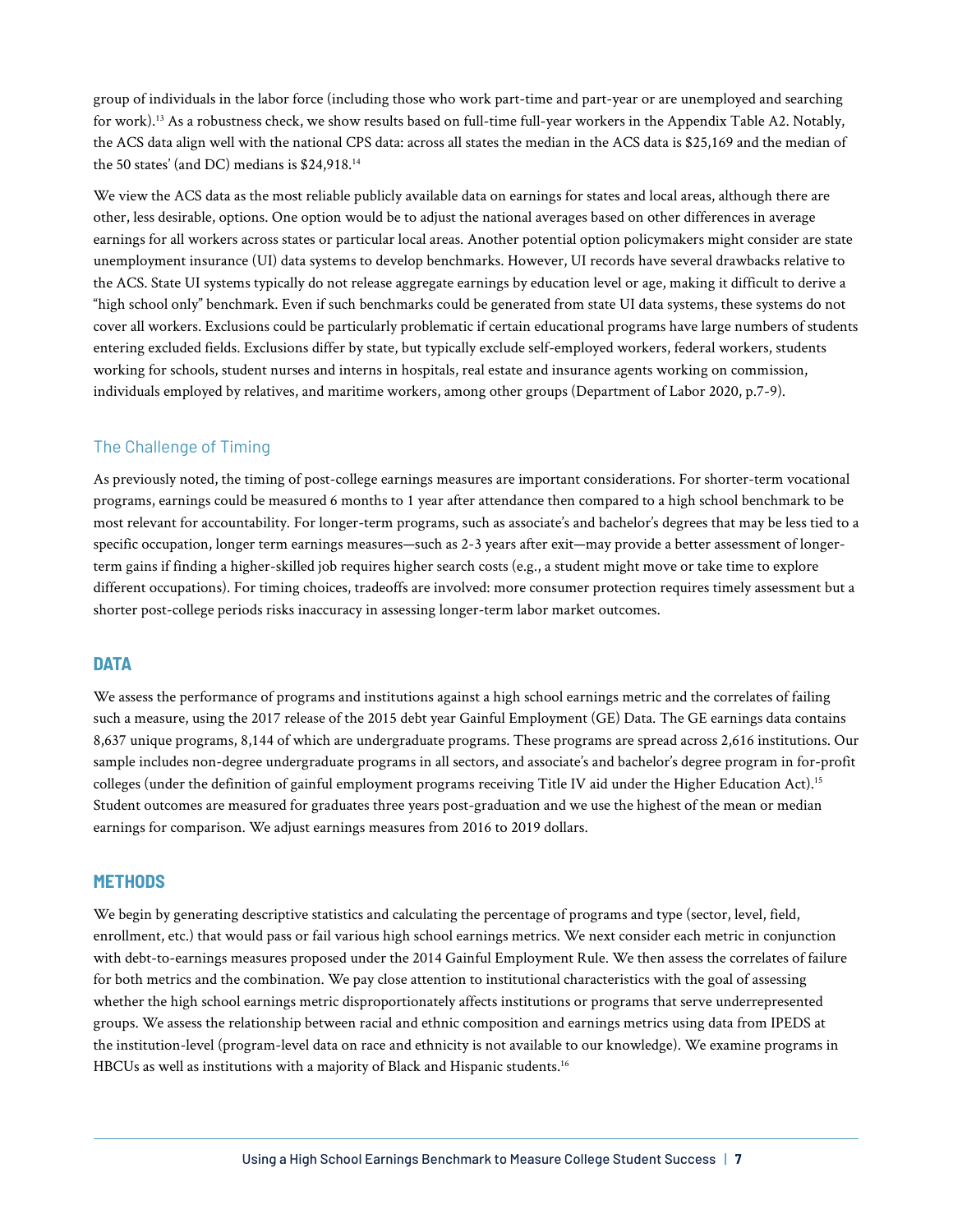To better understand the role that different institutional, programmatic, and demographic characteristics play in passing or failing standards, we implement a simple linear probability model of the form:

$$
Fall_{vis} = \beta_0 \textbf{Sector}_i + \beta_1 \textbf{Level}_i + \beta_2 \textbf{Size}_i + \beta_3 \textbf{RaceEth}_i
$$

+  $\beta_4$ Female<sub>i</sub> +  $\beta_5$ Pell<sub>i</sub> +  $\beta_6$ HBCU<sub>i</sub> +  $\beta_7$ Online<sub>i</sub> +  $d_s$  +  $\varepsilon_{pis}$ 

The outcome, *Fail,* takes on several different forms, but in each case the outcome of failure equals 1 and passing equals 0 for a program  $(p)$  in institution  $(i)$ , and state  $(s)$ . We run separate regressions for the following outcomes: failing each high school metric (low and high), failing GE, and failing either the earnings threshold or GE in combination.

*Sector* is a vector of indicators for for-profit, public, and nonprofit, where the omitted category is nonprofit. **Level** includes indicators for 4-year, 2-year, and less-than-2-year, with 4-year the omitted category. **Size** is based on bins of enrollment based on the distribution, 1-199 students, 200-999, 1000-4999, 5000+, with the smallest schools as the reference group. **RaceEth**  includes separate variables for the share of students identifying as Black, the share of students identifying as Hispanic/Latino/ Latinx, and the share identifying as other race/ethnicity. *HBCU* is indicator for Historically Black Colleges and Universities, *Female* the percentage of women, *Pell* is the percentage of Pell-eligible students, *Online* is an indicator variable that equals 1 if 50% or more students are enrolled exclusively online. Finally, *ds* is a vector of fixed effects for each state and ε*pis* is an error term. Standard errors are robust and clustered at the institution level to account for serial correlation.

Our approach can control for several key characteristics of programs that could influence the likelihood of failure that are not directly related to institutional quality and can therefore go further than comparisons of means in isolating the impact of college programs on student outcomes. Moreover, the state fixed effects can control for differences in earnings across states that are unrelated school quality (e.g., New York has higher average earnings for all individuals and West Virginia has lower). However, this simple OLS with fixed effects approach has important limitations. Notably, it cannot fully control for unobservable differences between programs and institutions (e.g., program length, instructor experience, etc.) that might drive differences, nor can it fully control for student selection on unobservables (e.g., students with lower ability selecting into certain programs). If, even after controlling for observable demographics and characteristics, students who have lower unobserved ability choose certain institutions—with otherwise equal quality—we might see lower earnings and less likelihood of passing high school benchmarks in the school with the lower ability students. We therefore consider these regressions only descriptive in nature and our results suggestive.

# **RESULTS**

As shown in Table 2, a sizable 55% of undergraduate GE programs would fail the lowest high school earnings benchmark of \$25,000 in column (2). Put another way, 4,510 programs' graduates have post-college earning below the average for dropouts ages 25–34. The vast majority of these programs (3,753) are certificate programs and 62% of all certificate programs in the GE data fail.

In Table 3, we consider the characteristics of programs that fail the lowest threshold. Not surprisingly, certificate programs (in any sector) disproportionately fail the high school metric, accounting for 83% of failing programs, while comprising 75% of all programs in the data. But, breaking them down by sector in panel B, we see that certificate programs in for-profit colleges disproportionately fail and those in public institutions disproportionately pass. Looking only among for-profit programs in panel C, certificates and associate's degree programs fail in similar proportions to their composition, but the small number of bachelor's degrees again fare better.

To begin to explore the potential equity impacts of a high school earnings benchmark, we examine passage and failure of these metrics for HBCUs and institutions serving more than 50% Black, Hispanic, and Pell Grant eligible students in Table 4. There were about 4,320 undergraduate HBCU programs in 2015, and just 24 were subject to the 2014 GE rule. Ten would fail a \$25,000 benchmark (just 0.23% of all HBCU programs).<sup>17</sup> Of the 10 programs, 5 are cosmetology or barbering programs.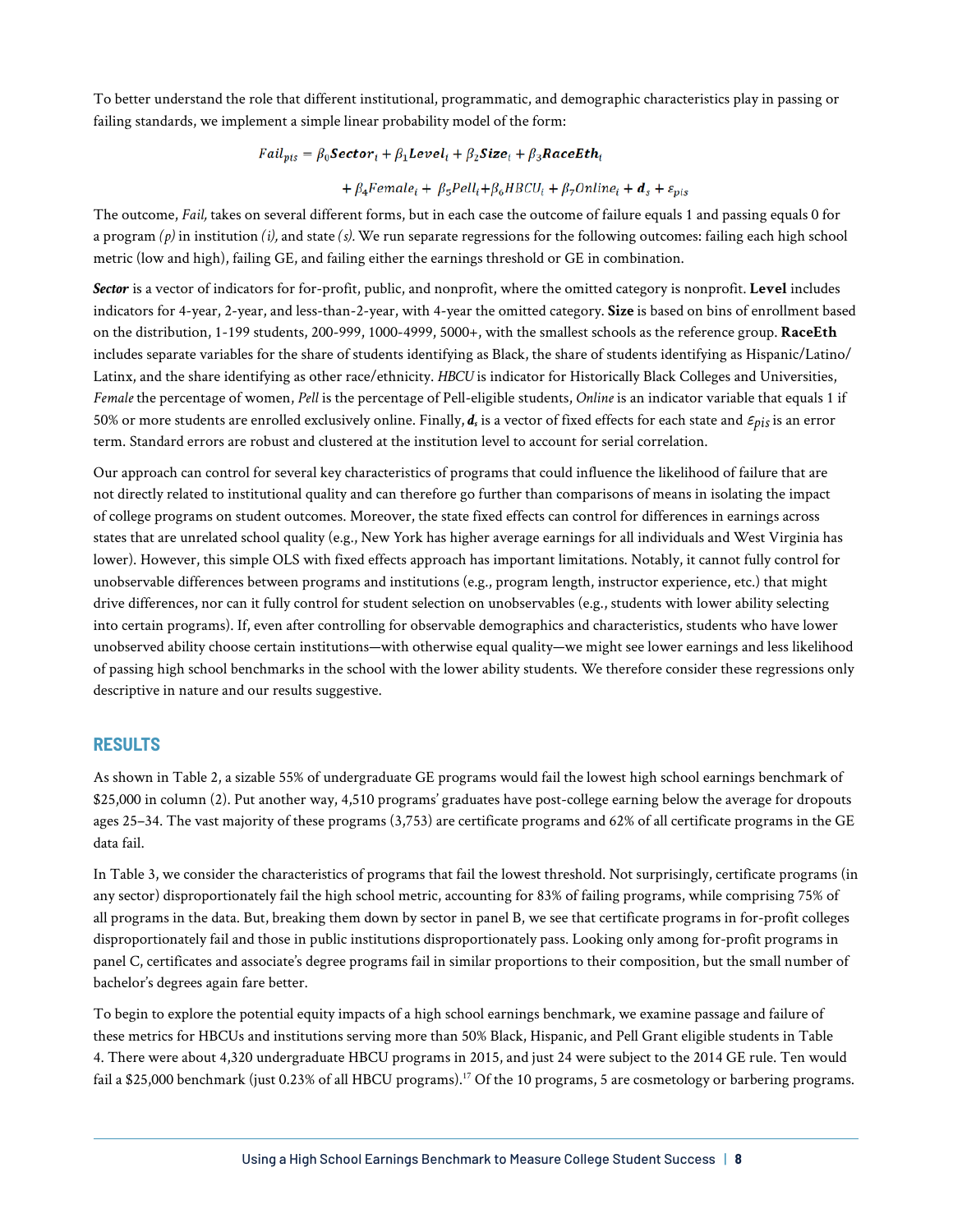More broadly, higher numbers of programs in majority-Black, majority-Hispanic, and majority-Pell institutions fail a \$25,000 benchmark than fail debt-to-earnings rates under the 2014 GE rule alone. However, these patterns appear to be driven by forprofit programs (which make up about 80% of failures in each group) and certain fields with low earnings (e.g., cosmetology programs account for about 25% of failing programs in each group), suggesting that failures could be concentrated in institutions and programs with poor outcomes that disproportionately recruit and enroll marginalized students.

To better understand these patterns, Table 5 presents the results of our regression analyses for the sample of certificate programs. The coefficients show the correlation between institution or program characteristics holding constant the other variables, indicating the independent contribution of the factor to passage or failure, although we note that these should not be interpreted causally. Columns (1) and (2) show results of regressions with outcomes of failing the "low" (\$25,000) and "high" (\$32,787) high school earnings metrics, respectively. Controlling for other characteristics, such as size and demographics, the regressions show that for-profits are significantly more likely to fail than the reference group, nonprofits, while programs in public institutions are less likely to fail. Programs in four-year institutions are less likely to have failing programs. Larger institutions are more likely to have failing programs at the low threshold, but coefficients on size are not significant for the higher threshold.

Demographic characteristics are shown in the lower rows of Table 5. There appears to be little correlation between the share of Black and Hispanic students and passing/failing the high school metric. While the share Black and Hispanic students are positively correlated with failure of both thresholds, the coefficients are extremely small. The coefficients suggest thatcontrolling for other factors—a one percentage point increase in the share of Black students increases the likelihood of the failing the lowest high school earnings threshold by just .0002 percentage points. Similarly, a one percentage point increase in the share of Hispanic students increases the likelihood of failing by .0001 percentage point. Scaling these up, even a 10 percentage point increase in the share of Black or Hispanic students (i.e., 20 percent of students to 30 percent) would only increase the likelihood of failing by .001 or .002 percentage points—an economically negligible magnitude. Calculating effects at the mean percent Black (19%) suggests marginal effects of 0.001% and percent Hispanic (19.5%) of 0.005%. Percent of Pell Grant recipients and percent female have similarly significant, yet extremely small effects.

For comparison, columns (3) and (4) run the same regressions, but using GE debt-to-earning metrics alone as the outcomes (either failing or in the warning zone), as in the 2014 GE Rule. For this rule, we see no significant correlation with for-profit status or level, but find that size is highly correlated with larger institutions faring worse on GE metrics. By demographics, results are similar, but percent other race is now small and negative while percent Hispanic is no longer significant. Importantly, HBCU status is negative and significant at the 10% level for GE metrics, indicating that HBCUs are less likely to fail GE debt-to-earnings metrics when controlling for other factors.

In columns (5) and (6) we combine the GE and high school metrics, counting as a failure one or the other. Correlations are nearly identical to the high school earnings metrics alone, suggesting that the high school metrics would generate greater accountability and drive failures in a combined measure.

Table 6 presents the results of similar regressions for associate's and bachelor's degree programs in for-profit colleges that are represented in the GE data. Relative to bachelor's degree programs and conditional on the covariates, associate's degree programs are more likely to fail the high school benchmarks, but are no more likely to fail GE (in col. 5), likely due to the low debt that students incur. Two-year institutions are slightly less likely to fail the high-threshold relative to four-year institutions, but no more/less likely to fail the lowest threshold, either alone or in combination with GE. Neither percent Black or Hispanic are significant at conventional levels for any threshold and coefficients remain small. Interestingly, percent other race/ethnicity is significantly negatively correlated with failing the "high" high school benchmark. Percent Pell Grant recipients in a school is again positively correlated with failure of all thresholds, but magnitudes remain small in columns (5) and (6).

# **RESULTS BY STATE**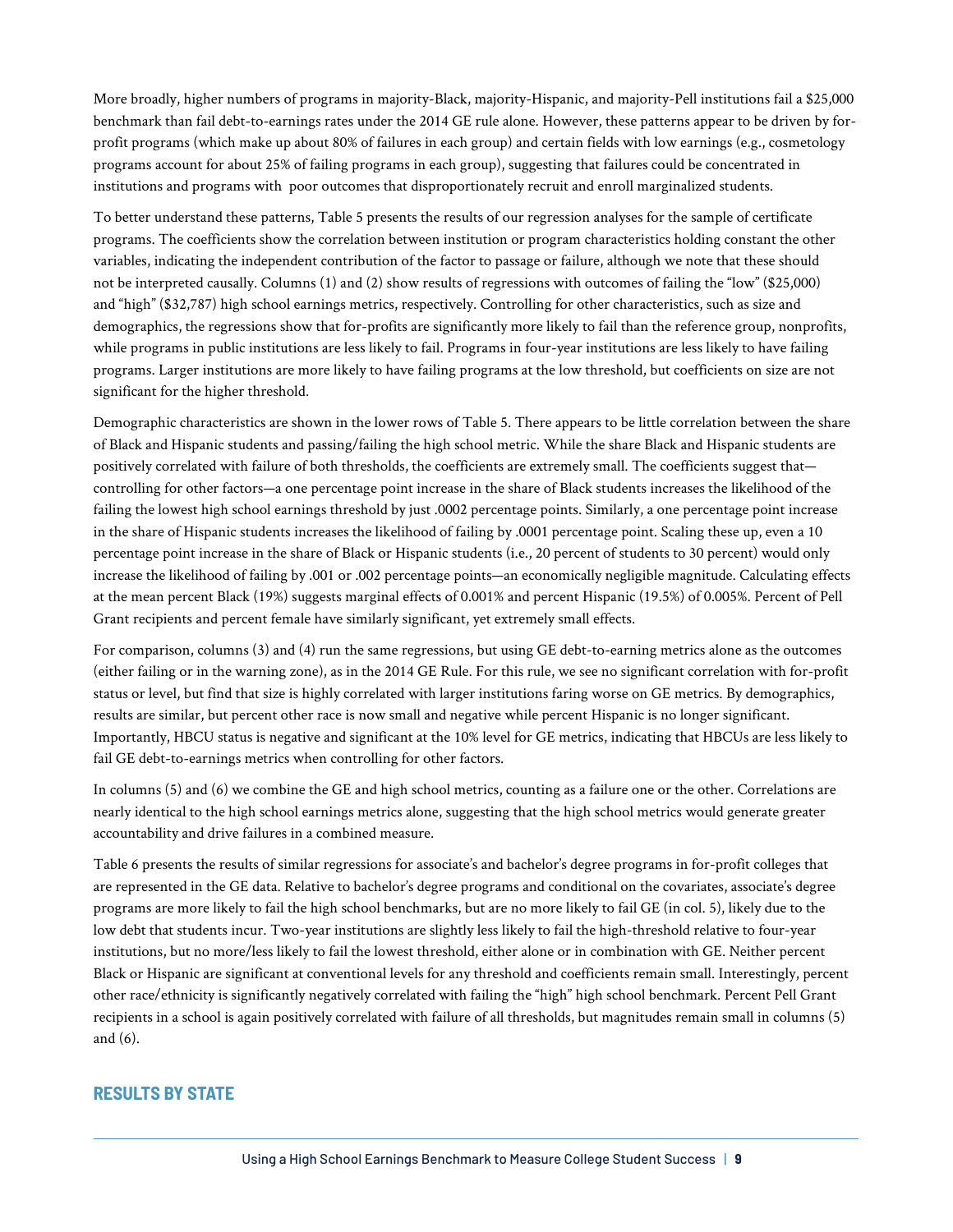We break down failure rates by state and consider the use of state-level benchmarks in Table 7. Applying our benchmark of \$25,000 to certificate programs in column (1), failure rates range from a low of 19% in Minnesota to a high of 90% in Delaware. When we allow for different thresholds for each state using CPS data in column (2), 22 states will see increases in failure rates, 12 stay the same, and 17 decrease.<sup>18</sup>

Columns (3) and (4) consider associate's and bachelor's degree programs in for-profit colleges included in the GE data. Note that nine states are missing data, presumably because no for-profit associate's or bachelor's degree programs met the necessary threshold for the number of students, or there are simply no Title IV for-profit degree programs in some low-population states.4 Applying the standard \$25,000 benchmark yields the full range of failure rates from 0-100%. If we apply state-specific benchmarks, 18 states would have more failures, 10 stay the same, and 14 decrease.

Ultimately, the state-level results are not surprising. They suggest that nearly an equal number of states and schools would benefit as would lose out with state-level benchmarks, rather than a national average or median. For policy, we suggest that schools in states with below-median earnings might be allowed to appeal based on state-level data. However, given how little our results changed with alternate benchmarks, we suspect that such an appeal would not be successful in many cases.

# **DISCUSSION AND POLICY RECOMMENDATIONS**

A high school earnings threshold near \$25,000 might be effectively layered on top of debt-to-earnings thresholds under the Obama Administration's 2014 Gainful Employment regulation. Intuitively, if colleges are seeking taxpayer funds specifically for postsecondary education under Title IV of the Higher Education Act, there is a compelling argument to make that those programs should be able to show value-added to earnings beyond secondary education. Students taking on debt for postsecondary education deserve assurance that their earnings will increase beyond what they could expect if they had not attended. Such a benchmark, while perhaps less precise than other proposed accountability measures, has an advantage in being simple to understand and easy to implement.

Our regression analyses suggest that sector, level, and institutional size are strong correlates of failure of a high school metric combined with debt-to-earnings rates under the 2014 GE rule. Programs in for-profit colleges, less-than-two-year institutions, and those larger institutions are more likely to fail a high school benchmark than other types of programs and institutions. When controlling for these factors, status as an HBCU is uncorrelated with failure and percent Black and percent Hispanic have only negligible associations with failure of a combined high school and debt-to-earnings metric.

We suggest that any high school earnings metric should be adjusted annually to account for changing labor market conditions. Earnings benchmarks might also be allowed to vary by state, but the use of state-level benchmarks is unlikely to change overall failure rates nationwide: roughly similar numbers of states would see lower or higher failure rates. Of course, state-level benchmarks would benefit some states and programs more than others and could perhaps be productively applied in an appeals process. More research should be done to examine the implications of state-level benchmarks. We suggest that future research also assess differential effects by field of study, examine the distribution of students across failing programs, consider the outcomes of more recent cohorts of students, and account for programs that have may closed since the release of the GE data.

We recommend that policymakers reinstate the 2014 Gainful Employment debt-to-earnings rule and consider adding a layer of additional accountability through a high school earnings metric for the set of Gainful Employment programs. We contend that a benchmark based on the earnings of young high school graduates with no college could generate needed accountability for institutions and ensure value to students, without penalizing institutions for the students they serve. Although more research is needed, this type of benchmark is theoretically justifiable as a reasonable proxy for counterfactual or pre-college earnings by which to compare post-college earnings of students from IRS or SSA earnings. The metric is simple to implement and intuitive in the context of postsecondary education: we should expect colleges receiving aid under the Higher Education Act to generate earnings for their graduates that rise above those of high school students.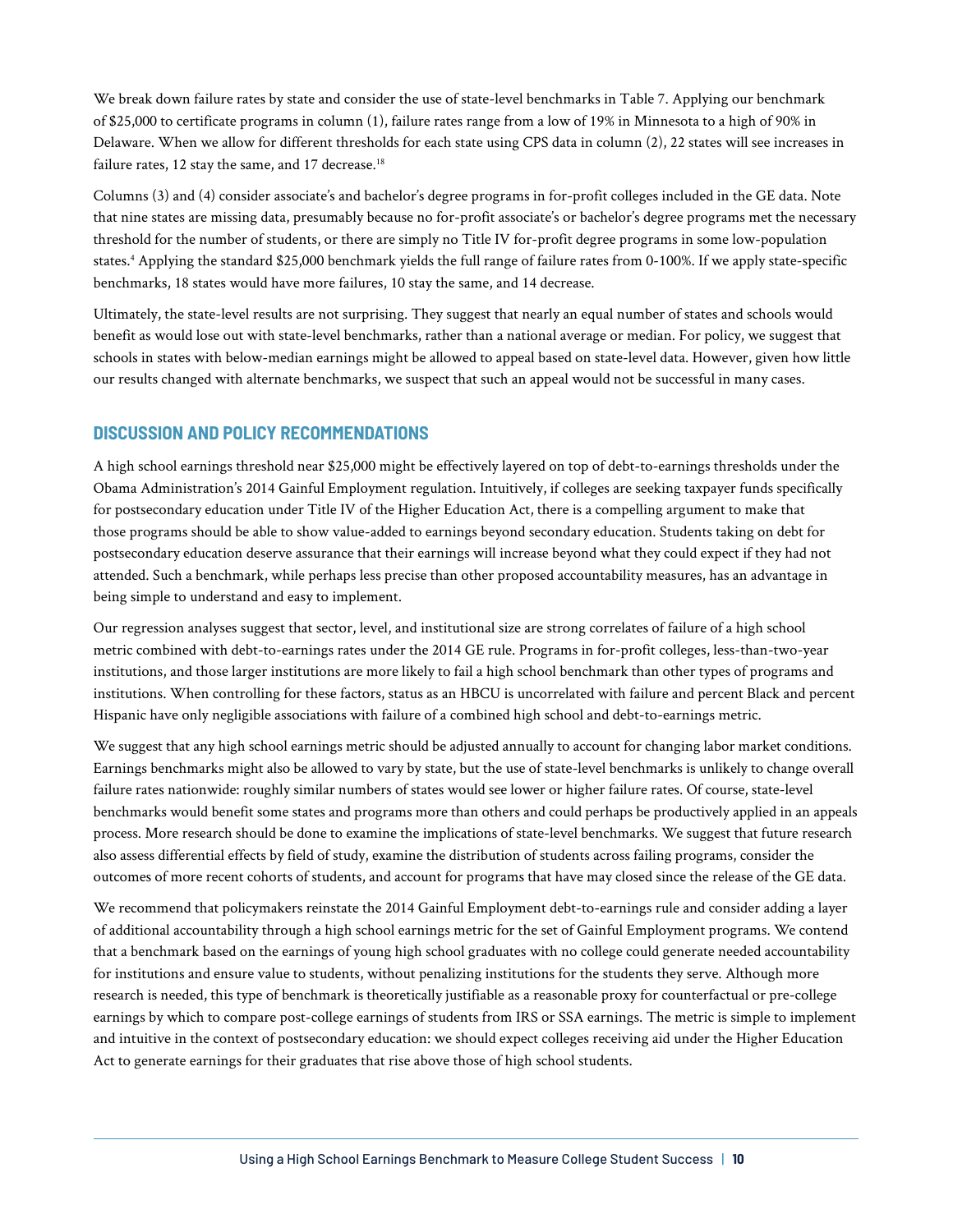### **REFERENCES**

- Becker, G. S. (2009). *Human capital: A theoretical and empirical analysis, with special reference to education*. University of Chicago press.
- Cellini, S. R. & Blanchard, K. J. (2021). "Quick College Credentials: Student Outcomes and Accountability Policy for Short-Term Programs." *Brookings* (blog). [https://www.brookings.edu/research/quick-college-credentials-student-outcomes-and](https://www.brookings.edu/research/quick-college-credentials-student-outcomes-and-accountability-policy-for-short-term-programs/)[accountability-policy-for-short-term-programs/](https://www.brookings.edu/research/quick-college-credentials-student-outcomes-and-accountability-policy-for-short-term-programs/).
- Hoxby C. & Turner, S. (2015). What High-Achieving Low-Income Students Know About College. *American Economic Review*, 105(5): 514-517.
- Hurwitz M. & Smith, J. (2018). Student Responsiveness to Earnings Data in the College Scorecard, *Economic Inquiry,* 56(2): 1220- 1243.
- Mincer, J. (1974). *Schooling, Experience, and Earnings*. Columbia University Press: New York.
- Oreopoulos, P., & Petronijevic, U. (2013). Making college worth it: A review of research on the returns to higher education. *National Bureau of Economic Research Working Paper Series*, (w19053).
- Matsudaira, J. & Turner L. (2020) "Towards a Framework for Accountability for Federal Financial Assistance Programs in Postsecondary Education." *Brookings* (blog) .
- [https://www.brookings.edu/research/towards-a-framework-for-accountability-for-federal-financial-assistance-programs-in](https://www.brookings.edu/research/towards-a-framework-for-accountability-for-federal-financial-assistance-programs-in-postsecondary-education/)[postsecondary-education/](https://www.brookings.edu/research/towards-a-framework-for-accountability-for-federal-financial-assistance-programs-in-postsecondary-education/)
- Minaya, V. & Scott-Clayton, J. (2020). "3. Labor Market Outcomes and Postsecondary Accountability: Are Imperfect Metrics Better Than None?". *Productivity in Higher Education*, edited by Caroline M. Hoxby, Kevin Strange and Kevin Stange, Chicago: University of Chicago Press, pp. 67-104.<https://doi.org/10.7208/9780226574615-005>
- Restrepo, L. & Turner, L. (2021). "Higher Education Performance and Accountability: Insights from a New Visualization Tool." *Brookings* (blog). [https://www.brookings.edu/research/higher-education-performance-and-accountability-insights-from-a](https://www.brookings.edu/research/higher-education-performance-and-accountability-insights-from-a-new-visualization-tool/)[new-visualization-tool/](https://www.brookings.edu/research/higher-education-performance-and-accountability-insights-from-a-new-visualization-tool/).
- U.S. Department of Labor. (2020). "Comparison of State Unemployment Laws." <https://oui.doleta.gov/unemploy/pdf/ uilawcompar/2020/coverage.pdf > Accessed on April 23, 2021.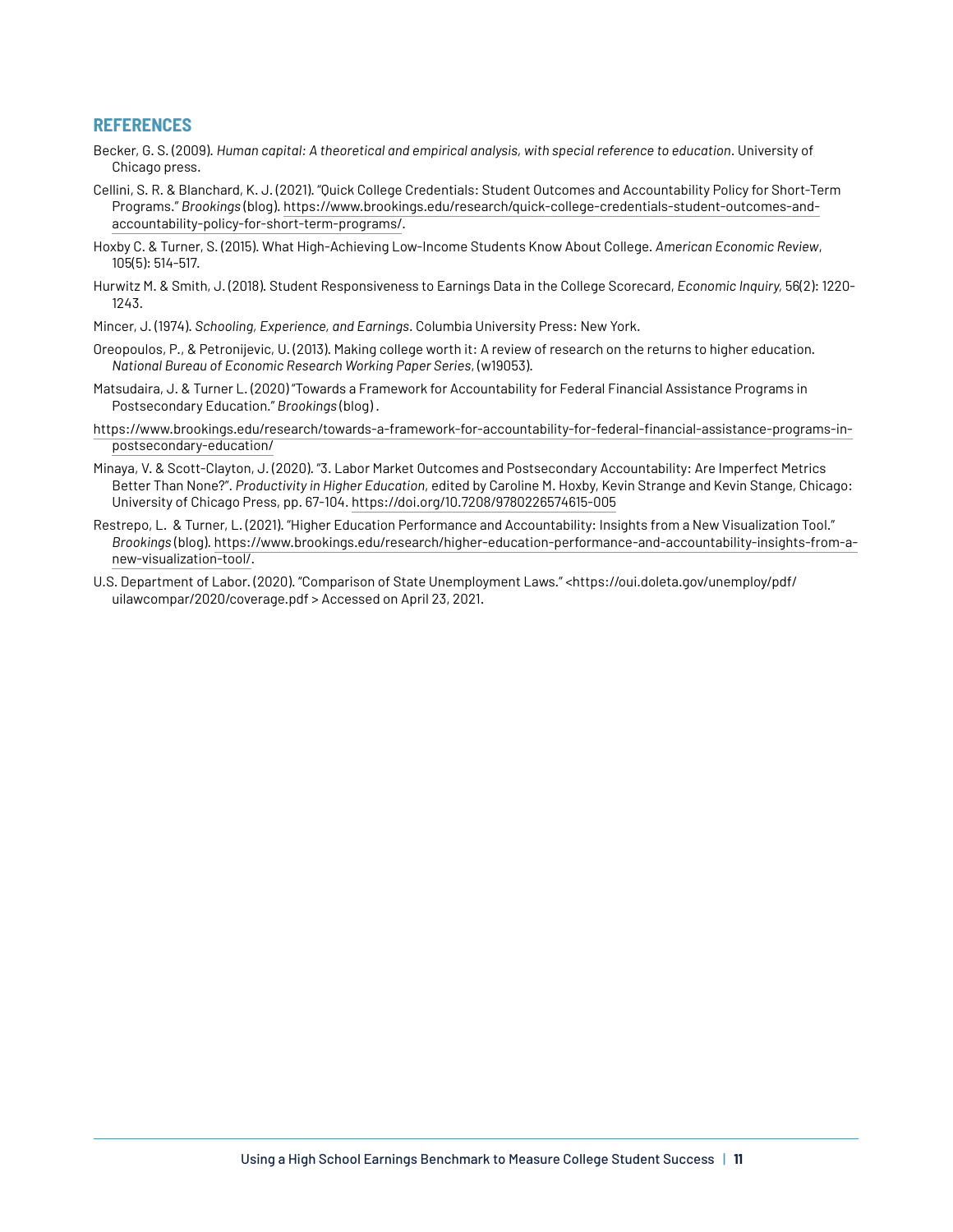#### **Table 1. National High School Earnings Benchmarks, 2019\$**

|                       |        | <b>WORKED FULL-TIME YEAR-ROUND</b> |                         | <b>ANY WORK EXPERIENCE</b> |                         |
|-----------------------|--------|------------------------------------|-------------------------|----------------------------|-------------------------|
|                       |        | <b>High School No Grad</b>         | <b>High School Grad</b> | <b>High School No Grad</b> | <b>High School Grad</b> |
|                       |        | (1)                                | (2)                     | (3)                        | (4)                     |
| A. Young Workers      |        |                                    |                         |                            |                         |
| Age 18-24             | Mean   | 34,854                             | 32,787                  | 12,899                     | 21,594                  |
| Age 25-34             | Mean   | 36,544                             | 40,778                  | 28,366                     | 34,867                  |
|                       | Median | 31,918                             | 36,061                  | 25,536                     | 30,738                  |
| <b>B. All Workers</b> |        |                                    |                         |                            |                         |
| Over Age 18           | Mean   | 40,858                             | 47,833                  | 29,082                     | 39,371                  |
| Over Age 25           | Mean   | 41,434                             | 49,407                  | 33,930                     | 42,326                  |
|                       | Median | 33,697                             | 41,458                  | 27,155                     | 35,630                  |

Source: U.S. Census Bureau, Current Population Survey, 2020 Annual Social and Economic Supplement (CPS ASEC).

<https://www.census.gov/data/tables/time-series/demo/income-poverty/cps-pinc.html>

Notes: "Worked Full-Time Year-Round" A year-round full- time worker is one who usually worked 35 hours or more per week for 50 weeks or more during the preceding calendar year. "Any Work Experience" Includes those persons who during the preceding calendar year did any work for pay or profit or worked without pay on a family- operated farm or business at any time during the year, on a part-time or full-time basis. Low, medium, and high benchmarks in bold. Numbers in bold indicate benchmarks used for data analysis.

|                             | Total | <b>Failing Lowest</b> | <b>Passing Lowest</b> |
|-----------------------------|-------|-----------------------|-----------------------|
| All Programs                |       |                       |                       |
| Number                      | 8,143 | 4,510                 | 3,633                 |
| Percentage                  | 100%  | 55%                   | 45%                   |
| <b>Certificate Programs</b> |       |                       |                       |
| Number                      | 6,081 | 3,753                 | 2,328                 |
| Percentage                  | 100%  | 62%                   | 38%                   |
| Associates Programs*        |       |                       |                       |
| Number                      | 1,464 | 694                   | 770                   |
| Percentage                  | 100%  | 47%                   | 53%                   |
| Bachelors Programs*         |       |                       |                       |
| Number                      | 598   | 63                    | 535                   |
| Percentage                  | 100%  | 11%                   | 89%                   |

#### **Table 2. High School Earnings Metrics Applied to All Undergraduate Gainful Employment Programs**

Source: GE data

Notes: Counts and percentages of each program level that fail or pass the lowest high school metric. Certificate programs included are from for-profit, non-profit, and public institutions. \*All associates and bachelors degree programs subject to GE are in for-profit institutions.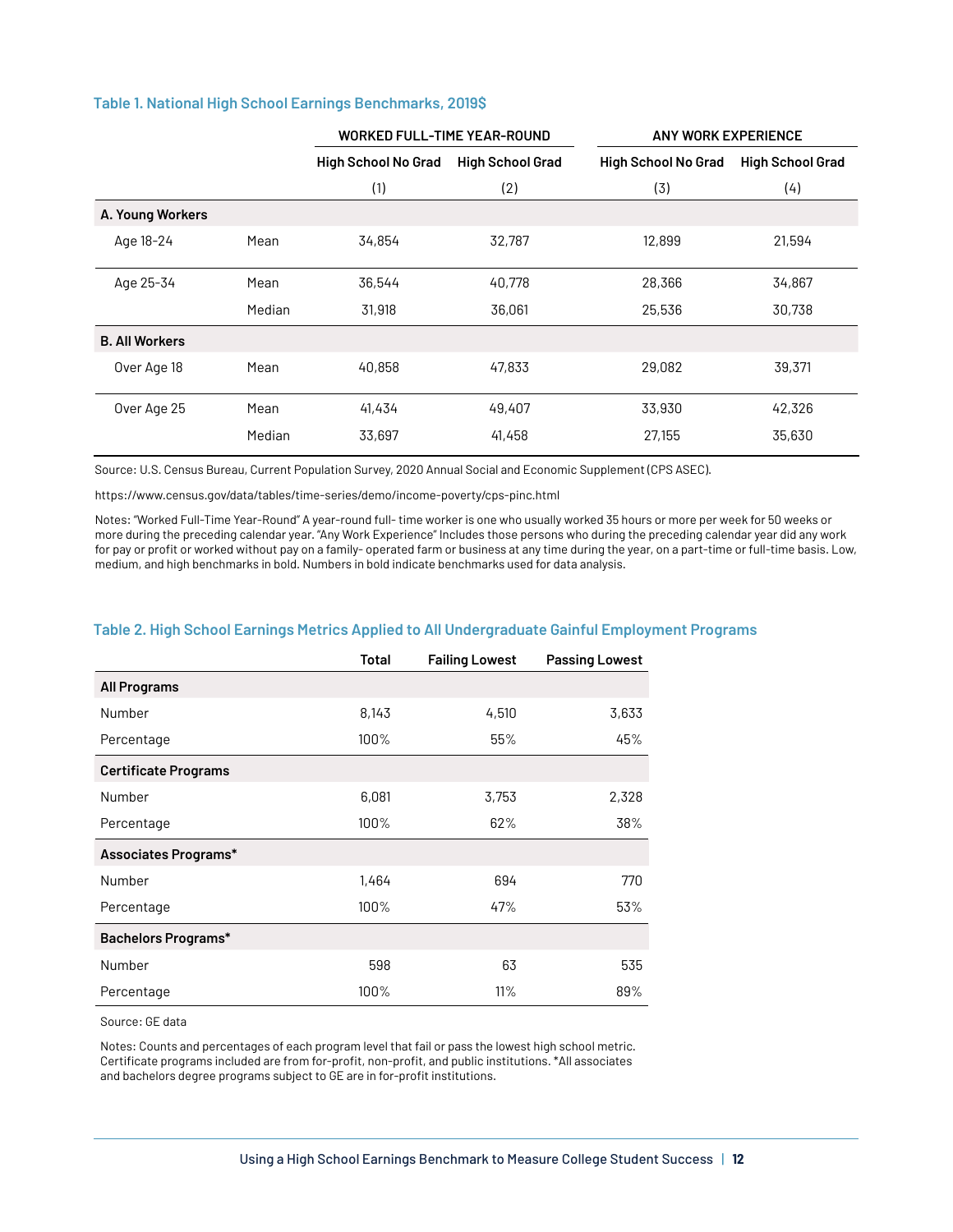#### **Table 3. Characteristics of GE Programs that Fail the Lowest High School Threshold**

|                                        | <b>Number</b> | Percent<br><b>Failing Low</b> | Percent of<br><b>Total Programs</b> |
|----------------------------------------|---------------|-------------------------------|-------------------------------------|
| A. Total failing                       | 4,510         | 100%                          |                                     |
| Certificate                            | 3,753         | 83%                           | 75%                                 |
| Associates*                            | 694           | 15%                           | 18%                                 |
| Bachelors*                             | 63            | $1\%$                         | 7%                                  |
| <b>B. Failing Certificate Programs</b> |               |                               |                                     |
| Nonprofit                              | 239           | 6%                            | 6%                                  |
| For-Profit                             | 2,667         | 71%                           | 54%                                 |
| Public                                 | 847           | 23%                           | 40%                                 |
| C. Failing For-Profit Programs         | 3,424         | 76%                           |                                     |
| Certificate                            | 2,667         | 78%                           | 75%                                 |
| Associates*                            | 694           | 20%                           | 18%                                 |
| Bachelors*                             | 63            | 2%                            | 7%                                  |

Source: GE data

Notes: \* All associates and bachelors degree programs subject to GE are in for-profit institutions. Counts and percentages of failing programs of each level and sector.

#### **Table 4. Minority-Serving Institutions' Program Outcomes under \$25,000 Earnings Threshold, 2015 Gainful Employment Data**

|                   | <b>Total Programs</b><br>2015* | Programs in<br><b>2015 GE Data</b> | <b>Fail GE</b> | <b>Fail Low High</b><br><b>School Metric</b> |
|-------------------|--------------------------------|------------------------------------|----------------|----------------------------------------------|
| <b>HBCU</b>       | 4,320                          | 24                                 | 0              | 10                                           |
| Non-Profit        |                                |                                    |                | $\mathbf 0$                                  |
| Public            |                                |                                    |                | 10                                           |
| Cosmetology       |                                |                                    |                | 5                                            |
| Over 50% Black    | 11,659                         | 706                                | 88             | 506                                          |
| For-Profit        |                                |                                    |                | 388                                          |
| Non-Profit        |                                |                                    |                | 34                                           |
| Public            |                                |                                    |                | 84                                           |
| Cosmetology       |                                |                                    |                | 137                                          |
| Over 50% Hispanic | 12,608                         | 885                                | 44             | 764                                          |
| For-Profit        |                                |                                    |                | 658                                          |
| Non-Profit        |                                |                                    |                | 74                                           |
| Public            |                                |                                    |                | 32                                           |
| Cosmetology       |                                |                                    |                | 168                                          |
| Over 50% Pell     | 47,296                         | 5,417                              | 654            | 3,344                                        |
| For-Profit        |                                |                                    |                | 2,678                                        |
| Non-Profit        |                                |                                    |                | 227                                          |
| Public            |                                |                                    |                | 439                                          |
| Cosmetology       |                                |                                    |                | 869                                          |

Source: 2015 Gainful Employment data merged with IPEDS measured at the institution-level.

Notes: \* Total Programs represents an estimate of the total number of Title IV undergradute programs based on the number of institutions in each category using IPEDS fall enrollment counts merged with program-level data on number of degree/ award recipients. Programs in 2015 GE data include undergraduate programs that were subject to the 2014 Gainful Employment rule and were present in the 2015 published rates. Sector and cosmetology indicators are are not mutually exclusive. HBCU is an indicator for Historically Black College and Universities.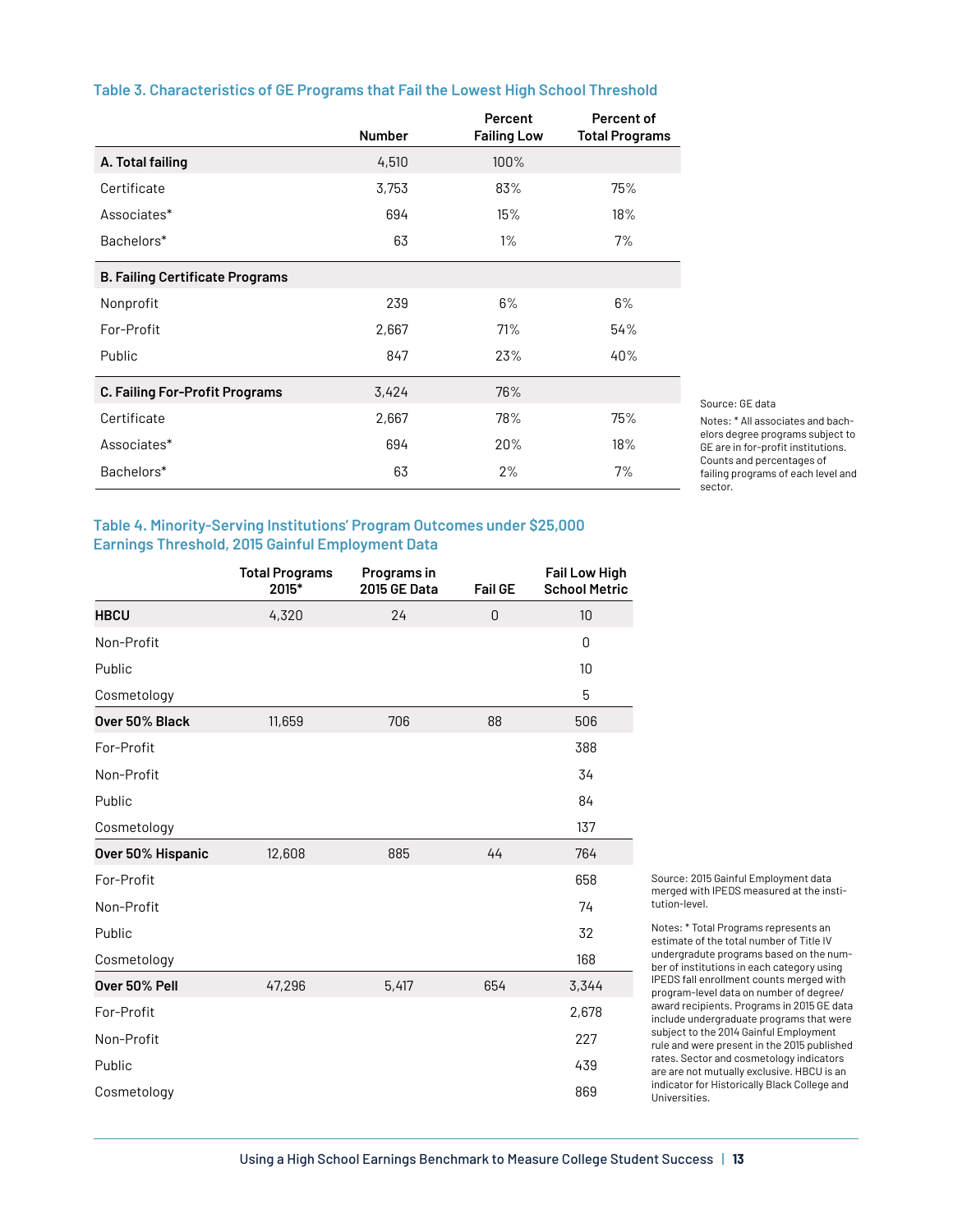|                                | <b>High School Thresholds Only</b> |                  | <b>GE Thresholds Only</b> |                     | <b>High School or GE Thresholds</b> |                                |
|--------------------------------|------------------------------------|------------------|---------------------------|---------------------|-------------------------------------|--------------------------------|
|                                | Fail Low<br>(1)                    | Fail High<br>(2) | Fail GE<br>(3)            | Fail+Zone GE<br>(4) | Fail Low or<br>Fail GE<br>(5)       | Fail High or<br>Fail GE<br>(6) |
| Sector                         |                                    |                  |                           |                     |                                     |                                |
| For-profit                     | $0.136***$                         | $0.142***$       | 0.013                     | 0.025               | $0.133***$                          | $0.142***$                     |
|                                | (0.033)                            | (0.030)          | (0.014)                   | (0.033)             | (0.033)                             | (0.030)                        |
| Public                         | $-0.173***$                        | $-0.101***$      | $-0.032**$                | $-0.194***$         | $-0.179***$                         | $-0.101***$                    |
|                                | (0.039)                            | (0.036)          | (0.014)                   | (0.033)             | (0.038)                             | (0.036)                        |
| <b>Level of Institution</b>    |                                    |                  |                           |                     |                                     |                                |
| Less than 2-year               | $0.164***$                         | $0.136***$       | $-0.025**$                | $-0.010$            | $0.162***$                          | $0.136***$                     |
|                                | (0.026)                            | (0.024)          | (0.011)                   | (0.025)             | (0.026)                             | (0.024)                        |
| 2-Year Institution             | $0.085***$                         | $0.070***$       | $-0.013$                  | $-0.027$            | $0.083***$                          | $0.070***$                     |
|                                | (0.023)                            | (0.023)          | (0.010)                   | (0.021)             | (0.023)                             | (0.023)                        |
| <b>Enrollment</b>              |                                    |                  |                           |                     |                                     |                                |
| Enrollment 200-999             | $-0.011$                           | 0.018            | $-0.038***$               | $-0.046***$         | $-0.010$                            | 0.018                          |
|                                | (0.017)                            | (0.014)          | (0.009)                   | (0.017)             | (0.017)                             | (0.014)                        |
| Enrollment 1,000-4,999         | 0.005                              | 0.011            | $-0.032**$                | 0.004               | 0.007                               | 0.011                          |
|                                | (0.024)                            | (0.022)          | (0.013)                   | (0.025)             | (0.024)                             | (0.022)                        |
| Enrollment 5,000+              | $-0.043$                           | $-0.010$         | $-0.036***$               | $-0.006$            | $-0.042$                            | $-0.010$                       |
|                                | (0.027)                            | (0.026)          | (0.011)                   | (0.025)             | (0.027)                             | (0.026)                        |
| <b>Online Institution</b>      | $-0.004$                           | 0.014            | $-0.000$                  | $-0.014$            | $-0.004$                            | 0.014                          |
|                                | (0.016)                            | (0.013)          | (0.008)                   | (0.015)             | (0.016)                             | (0.013)                        |
| <b>Race and Ethnicity</b>      |                                    |                  |                           |                     |                                     |                                |
| Percent Black                  | $0.002***$                         | $0.002***$       | $0.001**$                 | $0.002***$          | $0.002***$                          | $0.002***$                     |
|                                | (0.000)                            | (0.000)          | (0.000)                   | (0.001)             | (0.000)                             | (0.000)                        |
| Percent Hispanic               | $0.001***$                         | $0.001***$       | $-0$                      | $-0.001$            | $0.001***$                          | $0.001***$                     |
|                                | (0.000)                            | (0.000)          | (0.000)                   | (0.000)             | (0.000)                             | (0.000)                        |
| Percent Other                  | 0.001                              | $0.001*$         | $-0.001**$                | $-0.004***$         | 0.001                               | $0.001*$                       |
|                                | (0.001)                            | (0.001)          | (0.000)                   | (0.000)             | (0.001)                             | (0.001)                        |
| <b>HBCU</b>                    | $-0.070$                           | 0.011            | $-0.049*$                 | $-0.109*$           | $-0.068$                            | 0.011                          |
|                                | (0.090)                            | (0.089)          | (0.028)                   | (0.060)             | (0.090)                             | (0.089)                        |
| <b>Percent Pell Recipients</b> | $0.002***$                         | $0.002***$       | 0.000                     | $0.001***$          | $0.002***$                          | $0.002***$                     |
|                                | (0.000)                            | (0.000)          | (0.000)                   | (0.000)             | (0.000)                             | (0.000)                        |
| <b>Percent Female</b>          | $0.004***$                         | $0.002***$       | $-0.000$                  | $0.001***$          | $0.004***$                          | $0.002***$                     |
|                                | (0.000)                            | (0.000)          | (0.000)                   | (0.000)             | (0.000)                             | (0.000)                        |
| <b>Observations</b>            | 6,081                              | 6,081            | 6,081                     | 6,081               | 6,081                               | 6,081                          |
| R-squared                      | 0.318                              | 0.218            | 0.066                     | 0.179               | 0.318                               | 0.218                          |

# **Table 5. Correlates of Failure of High School Earnings Metrics and Gainful Employment Debt-to-Earnings, Certificate Programs**

Standard errors in parentheses

\*\*\* p<0.01, \*\* p<0.05, \* p<0.1

Source: GE data merged with IPEDS data

Note: All regressions include state fixed effects. Omitted sector is nonprofit, omitted level is 4-year college, omitted enrollment is 1-199, omitted race is white. Online defined as more than 50% of students attending exclusively online. HBCU is an indicator for Historically Black Colleges and Universities. Fail low is defined as highest of mean/median program earnings below the lowest high school threshold. Fail mid is defined as highest of mean/median program earnings below the medium-low high school threshold. Robust standard errors clustered at the institution level.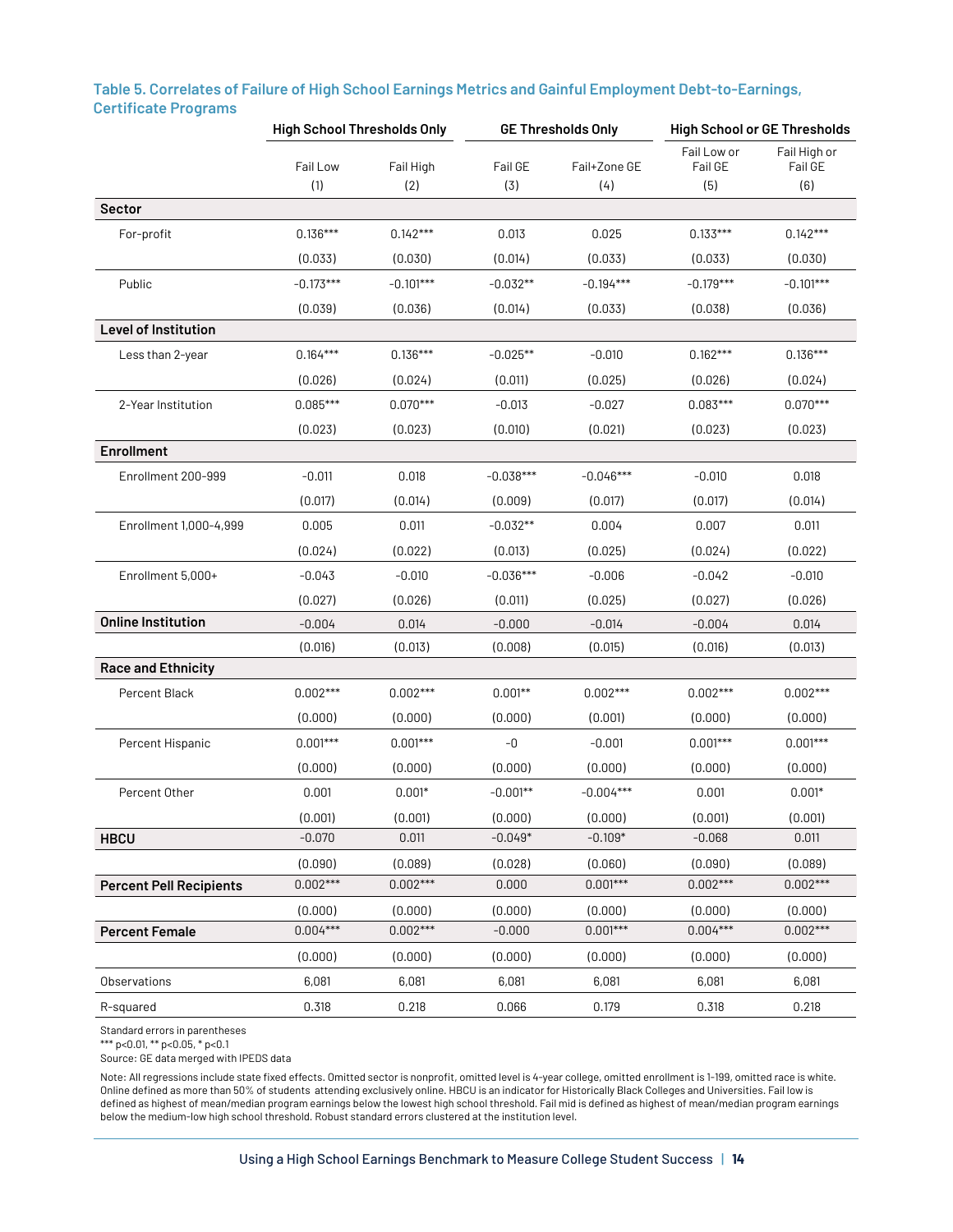|                                |                 | <b>High School Thresholds Only</b> | <b>GE Thresholds Only</b> |                     | <b>High School or GE Thresholds</b> |                                |
|--------------------------------|-----------------|------------------------------------|---------------------------|---------------------|-------------------------------------|--------------------------------|
|                                | Fail Low<br>(1) | Fail High<br>(2)                   | Fail GE<br>(3)            | Fail+Zone GE<br>(4) | Fail Low or<br>Fail GE<br>(5)       | Fail High or<br>Fail GE<br>(6) |
| <b>Associate's Degree</b>      | $0.254***$      | $0.317***$                         | 0.035                     | $0.138***$          | $0.140***$                          | $0.285***$                     |
|                                | (0.028)         | (0.030)                            | (0.032)                   | (0.039)             | (0.032)                             | (0.031)                        |
| <b>Level of Institution</b>    |                 |                                    |                           |                     |                                     |                                |
| 2-Year Institution             | $-0.002$        | $-0.077**$                         | $-0.091**$                | $-0.133***$         | $-0$                                | $-0.077**$                     |
|                                | (0.040)         | (0.037)                            | (0.042)                   | (0.045)             | (0.045)                             | (0.037)                        |
| <b>Enrollment</b>              |                 |                                    |                           |                     |                                     |                                |
| Enrollment 200-999             | $-0.076$        | 0.091                              | $0.103*$                  | $0.146*$            | 0.003                               | 0.092                          |
|                                | (0.054)         | (0.055)                            | (0.060)                   | (0.076)             | (0.060)                             | (0.056)                        |
| Enrollment 1,000-4,999         | $-0.115***$     | 0.051                              | $0.215***$                | $0.213***$          | $-0.021$                            | 0.062                          |
|                                | (0.058)         | (0.060)                            | (0.063)                   | (0.078)             | (0.065)                             | (0.061)                        |
| Enrollment 5,000+              | $-0.182***$     | $-0.100$                           | $-0.051$                  | $-0.036$            | $-0.199**$                          | $-0.111$                       |
|                                | (0.066)         | (0.075)                            | (0.084)                   | (0.102)             | (0.078)                             | (0.077)                        |
| <b>Online Institution</b>      | 0.032           | 0.024                              | 0.014                     | $-0.025$            | $-0.000$                            | 0.022                          |
|                                | (0.031)         | (0.032)                            | (0.034)                   | (0.039)             | (0.035)                             | (0.032)                        |
| <b>Race and Ethnicity</b>      |                 |                                    |                           |                     |                                     |                                |
| Percent Black                  | 0.001           | 0.000                              | 0.002                     | 0.001               | 0.002                               | 0.000                          |
|                                | (0.001)         | (0.001)                            | (0.001)                   | (0.001)             | (0.001)                             | (0.001)                        |
| Percent Hispanic               | 0.000           | 0.000                              | $-0.001$                  | $-0.001$            | 0.001                               | 0.001                          |
|                                | (0.002)         | (0.001)                            | (0.001)                   | (0.001)             | (0.002)                             | (0.001)                        |
| Percent Other                  | $-0.002$        | $-0.006**$                         | $-0.006***$               | $-0.010***$         | $-0.005$                            | $-0.006***$                    |
|                                | (0.003)         | (0.002)                            | (0.002)                   | (0.003)             | (0.003)                             | (0.002)                        |
| <b>Percent Pell Recipients</b> | $0.004***$      | $0.004***$                         | $0.004***$                | $0.005***$          | $0.005***$                          | $0.004***$                     |
|                                | (0.001)         | (0.001)                            | (0.001)                   | (0.001)             | (0.001)                             | (0.001)                        |
| <b>Percent Female</b>          | $0.003***$      | $0.002***$                         | $-0.001$                  | 0.000               | 0.001                               | $0.002**$                      |
|                                | (0.001)         | (0.001)                            | (0.001)                   | (0.001)             | (0.001)                             | (0.001)                        |
| Observations                   | 2,062           | 2,062                              | 2,062                     | 2,062               | 2,062                               | 2,062                          |
| R-squared                      | 0.250           | 0.258                              | 0.167                     | 0.206               | 0.183                               | 0.238                          |

# **Table 6. Correlates of Failure of High School Earnings Metrics and Gainful Employment Debt-to-Earnings, Associate's and Bachelor's Programs**

Standard errors in parentheses

\*\*\* p<0.01, \*\* p<0.05, \* p<0.1

Source: GE data merged with IPEDS data

Note: All regressions include state fixed effects. Omitted level is 4-year college, omitted enrollment is 1-199, omitted race is white. Online defined as more than 50% of students attending exclusively online. Fail low is defined as highest of mean/median program earnings below the lowest high school threshold. Fail mid is defined as highest of mean/median program earnings below the medium-low high school threshold. Robust standard errors clustered at the institution level.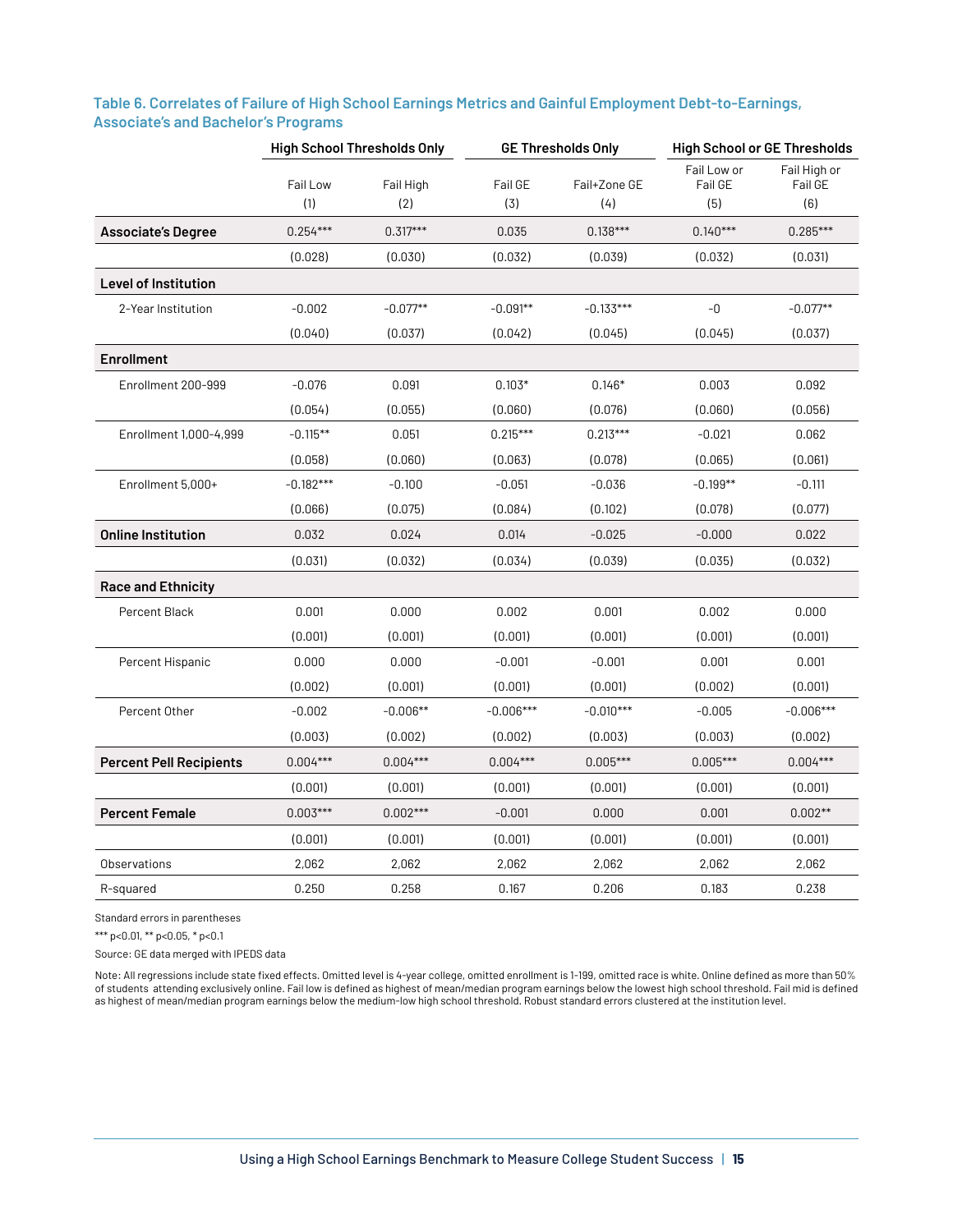| Table 7. Failure Rates by State, Gainful Employment Data |  |  |  |
|----------------------------------------------------------|--|--|--|
|                                                          |  |  |  |

| <b>Fail State</b><br><b>Fail State</b><br>Fail Low<br>Fail Low<br><b>State</b><br>Benchmark<br>AK<br>22%<br>71%<br>100%<br>60%<br>$59\%$<br>54%<br>40%<br>29%<br>AL<br>AR<br>$54\%$<br>54%<br>$\ddot{\phantom{0}}$<br>$\Box$<br>AZ<br>61%<br>64%<br>21%<br>22%<br>CA<br>75%<br>77%<br>$28\%$<br>33%<br>29%<br>39%<br>CO<br>66%<br>74%<br>$0\%$<br>CT<br>$43\%$<br>51%<br>10%<br>$\mathsf{DC}$<br>85%<br>$0\%$<br>$0\%$<br>85%<br>DE<br>$90\%$<br>$90\%$<br>$\ddot{\phantom{0}}$<br>$\Box$<br>48%<br>37%<br>FL.<br>68%<br>64%<br>$65\%$<br>$60\%$<br>31%<br>26%<br>GА<br>75%<br>HI<br>$50\%$<br>$\mathcal{L}$<br>$\Box$<br>$54\%$<br>61%<br>$39\%$<br>42%<br>IA<br>$80\%$<br>81%<br>$50\%$<br>$50\%$<br>ID<br>$68\%$<br>67%<br>$28\%$<br>24%<br>IL<br>68%<br>31%<br>IN<br>67%<br>36%<br>KS<br>$45\%$<br>43%<br>$30\%$<br>$30\%$<br>49%<br>$29\%$<br>29%<br>KY<br>$54\%$<br>72%<br>67%<br>$35\%$<br>$35\%$<br>LA<br>46%<br>29%<br>MA<br>$60\%$<br>10%<br>MD<br>$62\%$<br>69%<br>13%<br>$25\%$<br>58%<br>25%<br>25%<br>ME<br>$58\%$<br>MI<br>$65\%$<br>56%<br>$\ddot{\phantom{a}}$<br>$\Box$<br>$19\%$<br>$7\%$<br>25%<br>MN<br>28%<br>M <sub>0</sub><br>$56\%$<br>56%<br>$49\%$<br>46%<br>57%<br>MS<br>$59\%$<br>$\ddot{\phantom{0}}$<br>$40\%$<br>40%<br>MT<br>46%<br>$45\%$<br>$9\%$<br><b>NC</b><br>54%<br>31%<br>$50\%$<br><b>ND</b><br>$\ddot{\phantom{0}}$<br>$\Box$<br>54%<br><b>NE</b><br>46%<br>$43\%$<br>43%<br>$68\%$<br>74%<br>$24\%$<br>29%<br><b>NH</b><br>ΝJ<br>65%<br>66%<br>$17\%$<br>17%<br>$0\%$<br>$67\%$<br>67%<br>$0\%$<br><b>NM</b><br>81%<br>84%<br>17%<br>67%<br>NV<br>58%<br>$57\%$<br>$46\%$<br>37%<br><b>NY</b><br>OH<br>51%<br>45%<br>62%<br>58%<br>$64\%$<br>$64\%$<br>$57\%$<br>$57\%$<br>0K<br>14%<br>0R<br>$64\%$<br>63%<br>$24\%$<br>$58\%$<br>$58\%$<br>$45\%$<br>46%<br>PA<br>$67\%$<br>$67\%$<br>RI<br>$\mathcal{L}$<br>$\mathcal{L}^{\pm}$<br>$51\%$<br>41%<br>50%<br>SC<br>67%<br>SD<br>$41\%$<br>59%<br>8%<br>$17\%$<br>$63\%$<br>$52\%$<br>$55\%$<br>33%<br><b>TN</b><br>63%<br>$64\%$<br>44%<br>$52\%$<br>TX<br>$82\%$<br>$90\%$<br>31%<br>$54\%$<br>UT<br>VA<br>$60\%$<br>$60\%$<br>42%<br>$50\%$<br>$40\%$<br>$40\%$<br>$0\%$<br>25%<br>VT<br><b>WA</b><br>$55\%$<br>$64\%$<br>14%<br>23%<br>$29\%$<br>$33\%$<br>$63\%$<br>75%<br>WI |    | <b>Certificate Programs</b> |     |        | <b>Associates and Bachelors in For-Profits</b> |             |
|--------------------------------------------------------------------------------------------------------------------------------------------------------------------------------------------------------------------------------------------------------------------------------------------------------------------------------------------------------------------------------------------------------------------------------------------------------------------------------------------------------------------------------------------------------------------------------------------------------------------------------------------------------------------------------------------------------------------------------------------------------------------------------------------------------------------------------------------------------------------------------------------------------------------------------------------------------------------------------------------------------------------------------------------------------------------------------------------------------------------------------------------------------------------------------------------------------------------------------------------------------------------------------------------------------------------------------------------------------------------------------------------------------------------------------------------------------------------------------------------------------------------------------------------------------------------------------------------------------------------------------------------------------------------------------------------------------------------------------------------------------------------------------------------------------------------------------------------------------------------------------------------------------------------------------------------------------------------------------------------------------------------------------------------------------------------------------------------------------------------------------------------------------------------------------------------------------------------------------------------------------------------------------|----|-----------------------------|-----|--------|------------------------------------------------|-------------|
|                                                                                                                                                                                                                                                                                                                                                                                                                                                                                                                                                                                                                                                                                                                                                                                                                                                                                                                                                                                                                                                                                                                                                                                                                                                                                                                                                                                                                                                                                                                                                                                                                                                                                                                                                                                                                                                                                                                                                                                                                                                                                                                                                                                                                                                                                |    |                             |     |        | Benchmark                                      |             |
|                                                                                                                                                                                                                                                                                                                                                                                                                                                                                                                                                                                                                                                                                                                                                                                                                                                                                                                                                                                                                                                                                                                                                                                                                                                                                                                                                                                                                                                                                                                                                                                                                                                                                                                                                                                                                                                                                                                                                                                                                                                                                                                                                                                                                                                                                |    |                             |     |        |                                                |             |
|                                                                                                                                                                                                                                                                                                                                                                                                                                                                                                                                                                                                                                                                                                                                                                                                                                                                                                                                                                                                                                                                                                                                                                                                                                                                                                                                                                                                                                                                                                                                                                                                                                                                                                                                                                                                                                                                                                                                                                                                                                                                                                                                                                                                                                                                                |    |                             |     |        |                                                |             |
|                                                                                                                                                                                                                                                                                                                                                                                                                                                                                                                                                                                                                                                                                                                                                                                                                                                                                                                                                                                                                                                                                                                                                                                                                                                                                                                                                                                                                                                                                                                                                                                                                                                                                                                                                                                                                                                                                                                                                                                                                                                                                                                                                                                                                                                                                |    |                             |     |        |                                                |             |
|                                                                                                                                                                                                                                                                                                                                                                                                                                                                                                                                                                                                                                                                                                                                                                                                                                                                                                                                                                                                                                                                                                                                                                                                                                                                                                                                                                                                                                                                                                                                                                                                                                                                                                                                                                                                                                                                                                                                                                                                                                                                                                                                                                                                                                                                                |    |                             |     |        |                                                |             |
|                                                                                                                                                                                                                                                                                                                                                                                                                                                                                                                                                                                                                                                                                                                                                                                                                                                                                                                                                                                                                                                                                                                                                                                                                                                                                                                                                                                                                                                                                                                                                                                                                                                                                                                                                                                                                                                                                                                                                                                                                                                                                                                                                                                                                                                                                |    |                             |     |        |                                                |             |
|                                                                                                                                                                                                                                                                                                                                                                                                                                                                                                                                                                                                                                                                                                                                                                                                                                                                                                                                                                                                                                                                                                                                                                                                                                                                                                                                                                                                                                                                                                                                                                                                                                                                                                                                                                                                                                                                                                                                                                                                                                                                                                                                                                                                                                                                                |    |                             |     |        |                                                |             |
|                                                                                                                                                                                                                                                                                                                                                                                                                                                                                                                                                                                                                                                                                                                                                                                                                                                                                                                                                                                                                                                                                                                                                                                                                                                                                                                                                                                                                                                                                                                                                                                                                                                                                                                                                                                                                                                                                                                                                                                                                                                                                                                                                                                                                                                                                |    |                             |     |        |                                                |             |
|                                                                                                                                                                                                                                                                                                                                                                                                                                                                                                                                                                                                                                                                                                                                                                                                                                                                                                                                                                                                                                                                                                                                                                                                                                                                                                                                                                                                                                                                                                                                                                                                                                                                                                                                                                                                                                                                                                                                                                                                                                                                                                                                                                                                                                                                                |    |                             |     |        |                                                |             |
|                                                                                                                                                                                                                                                                                                                                                                                                                                                                                                                                                                                                                                                                                                                                                                                                                                                                                                                                                                                                                                                                                                                                                                                                                                                                                                                                                                                                                                                                                                                                                                                                                                                                                                                                                                                                                                                                                                                                                                                                                                                                                                                                                                                                                                                                                |    |                             |     |        |                                                |             |
|                                                                                                                                                                                                                                                                                                                                                                                                                                                                                                                                                                                                                                                                                                                                                                                                                                                                                                                                                                                                                                                                                                                                                                                                                                                                                                                                                                                                                                                                                                                                                                                                                                                                                                                                                                                                                                                                                                                                                                                                                                                                                                                                                                                                                                                                                |    |                             |     |        |                                                |             |
|                                                                                                                                                                                                                                                                                                                                                                                                                                                                                                                                                                                                                                                                                                                                                                                                                                                                                                                                                                                                                                                                                                                                                                                                                                                                                                                                                                                                                                                                                                                                                                                                                                                                                                                                                                                                                                                                                                                                                                                                                                                                                                                                                                                                                                                                                |    |                             |     |        |                                                |             |
|                                                                                                                                                                                                                                                                                                                                                                                                                                                                                                                                                                                                                                                                                                                                                                                                                                                                                                                                                                                                                                                                                                                                                                                                                                                                                                                                                                                                                                                                                                                                                                                                                                                                                                                                                                                                                                                                                                                                                                                                                                                                                                                                                                                                                                                                                |    |                             |     |        |                                                |             |
|                                                                                                                                                                                                                                                                                                                                                                                                                                                                                                                                                                                                                                                                                                                                                                                                                                                                                                                                                                                                                                                                                                                                                                                                                                                                                                                                                                                                                                                                                                                                                                                                                                                                                                                                                                                                                                                                                                                                                                                                                                                                                                                                                                                                                                                                                |    |                             |     |        |                                                |             |
|                                                                                                                                                                                                                                                                                                                                                                                                                                                                                                                                                                                                                                                                                                                                                                                                                                                                                                                                                                                                                                                                                                                                                                                                                                                                                                                                                                                                                                                                                                                                                                                                                                                                                                                                                                                                                                                                                                                                                                                                                                                                                                                                                                                                                                                                                |    |                             |     |        |                                                |             |
|                                                                                                                                                                                                                                                                                                                                                                                                                                                                                                                                                                                                                                                                                                                                                                                                                                                                                                                                                                                                                                                                                                                                                                                                                                                                                                                                                                                                                                                                                                                                                                                                                                                                                                                                                                                                                                                                                                                                                                                                                                                                                                                                                                                                                                                                                |    |                             |     |        |                                                |             |
|                                                                                                                                                                                                                                                                                                                                                                                                                                                                                                                                                                                                                                                                                                                                                                                                                                                                                                                                                                                                                                                                                                                                                                                                                                                                                                                                                                                                                                                                                                                                                                                                                                                                                                                                                                                                                                                                                                                                                                                                                                                                                                                                                                                                                                                                                |    |                             |     |        |                                                |             |
|                                                                                                                                                                                                                                                                                                                                                                                                                                                                                                                                                                                                                                                                                                                                                                                                                                                                                                                                                                                                                                                                                                                                                                                                                                                                                                                                                                                                                                                                                                                                                                                                                                                                                                                                                                                                                                                                                                                                                                                                                                                                                                                                                                                                                                                                                |    |                             |     |        |                                                |             |
|                                                                                                                                                                                                                                                                                                                                                                                                                                                                                                                                                                                                                                                                                                                                                                                                                                                                                                                                                                                                                                                                                                                                                                                                                                                                                                                                                                                                                                                                                                                                                                                                                                                                                                                                                                                                                                                                                                                                                                                                                                                                                                                                                                                                                                                                                |    |                             |     |        |                                                |             |
|                                                                                                                                                                                                                                                                                                                                                                                                                                                                                                                                                                                                                                                                                                                                                                                                                                                                                                                                                                                                                                                                                                                                                                                                                                                                                                                                                                                                                                                                                                                                                                                                                                                                                                                                                                                                                                                                                                                                                                                                                                                                                                                                                                                                                                                                                |    |                             |     |        |                                                |             |
|                                                                                                                                                                                                                                                                                                                                                                                                                                                                                                                                                                                                                                                                                                                                                                                                                                                                                                                                                                                                                                                                                                                                                                                                                                                                                                                                                                                                                                                                                                                                                                                                                                                                                                                                                                                                                                                                                                                                                                                                                                                                                                                                                                                                                                                                                |    |                             |     |        |                                                |             |
|                                                                                                                                                                                                                                                                                                                                                                                                                                                                                                                                                                                                                                                                                                                                                                                                                                                                                                                                                                                                                                                                                                                                                                                                                                                                                                                                                                                                                                                                                                                                                                                                                                                                                                                                                                                                                                                                                                                                                                                                                                                                                                                                                                                                                                                                                |    |                             |     |        |                                                |             |
|                                                                                                                                                                                                                                                                                                                                                                                                                                                                                                                                                                                                                                                                                                                                                                                                                                                                                                                                                                                                                                                                                                                                                                                                                                                                                                                                                                                                                                                                                                                                                                                                                                                                                                                                                                                                                                                                                                                                                                                                                                                                                                                                                                                                                                                                                |    |                             |     |        |                                                |             |
|                                                                                                                                                                                                                                                                                                                                                                                                                                                                                                                                                                                                                                                                                                                                                                                                                                                                                                                                                                                                                                                                                                                                                                                                                                                                                                                                                                                                                                                                                                                                                                                                                                                                                                                                                                                                                                                                                                                                                                                                                                                                                                                                                                                                                                                                                |    |                             |     |        |                                                |             |
|                                                                                                                                                                                                                                                                                                                                                                                                                                                                                                                                                                                                                                                                                                                                                                                                                                                                                                                                                                                                                                                                                                                                                                                                                                                                                                                                                                                                                                                                                                                                                                                                                                                                                                                                                                                                                                                                                                                                                                                                                                                                                                                                                                                                                                                                                |    |                             |     |        |                                                |             |
|                                                                                                                                                                                                                                                                                                                                                                                                                                                                                                                                                                                                                                                                                                                                                                                                                                                                                                                                                                                                                                                                                                                                                                                                                                                                                                                                                                                                                                                                                                                                                                                                                                                                                                                                                                                                                                                                                                                                                                                                                                                                                                                                                                                                                                                                                |    |                             |     |        |                                                |             |
|                                                                                                                                                                                                                                                                                                                                                                                                                                                                                                                                                                                                                                                                                                                                                                                                                                                                                                                                                                                                                                                                                                                                                                                                                                                                                                                                                                                                                                                                                                                                                                                                                                                                                                                                                                                                                                                                                                                                                                                                                                                                                                                                                                                                                                                                                |    |                             |     |        |                                                |             |
|                                                                                                                                                                                                                                                                                                                                                                                                                                                                                                                                                                                                                                                                                                                                                                                                                                                                                                                                                                                                                                                                                                                                                                                                                                                                                                                                                                                                                                                                                                                                                                                                                                                                                                                                                                                                                                                                                                                                                                                                                                                                                                                                                                                                                                                                                |    |                             |     |        |                                                |             |
|                                                                                                                                                                                                                                                                                                                                                                                                                                                                                                                                                                                                                                                                                                                                                                                                                                                                                                                                                                                                                                                                                                                                                                                                                                                                                                                                                                                                                                                                                                                                                                                                                                                                                                                                                                                                                                                                                                                                                                                                                                                                                                                                                                                                                                                                                |    |                             |     |        |                                                |             |
|                                                                                                                                                                                                                                                                                                                                                                                                                                                                                                                                                                                                                                                                                                                                                                                                                                                                                                                                                                                                                                                                                                                                                                                                                                                                                                                                                                                                                                                                                                                                                                                                                                                                                                                                                                                                                                                                                                                                                                                                                                                                                                                                                                                                                                                                                |    |                             |     |        |                                                |             |
|                                                                                                                                                                                                                                                                                                                                                                                                                                                                                                                                                                                                                                                                                                                                                                                                                                                                                                                                                                                                                                                                                                                                                                                                                                                                                                                                                                                                                                                                                                                                                                                                                                                                                                                                                                                                                                                                                                                                                                                                                                                                                                                                                                                                                                                                                |    |                             |     |        |                                                |             |
|                                                                                                                                                                                                                                                                                                                                                                                                                                                                                                                                                                                                                                                                                                                                                                                                                                                                                                                                                                                                                                                                                                                                                                                                                                                                                                                                                                                                                                                                                                                                                                                                                                                                                                                                                                                                                                                                                                                                                                                                                                                                                                                                                                                                                                                                                |    |                             |     |        |                                                |             |
|                                                                                                                                                                                                                                                                                                                                                                                                                                                                                                                                                                                                                                                                                                                                                                                                                                                                                                                                                                                                                                                                                                                                                                                                                                                                                                                                                                                                                                                                                                                                                                                                                                                                                                                                                                                                                                                                                                                                                                                                                                                                                                                                                                                                                                                                                |    |                             |     |        |                                                |             |
|                                                                                                                                                                                                                                                                                                                                                                                                                                                                                                                                                                                                                                                                                                                                                                                                                                                                                                                                                                                                                                                                                                                                                                                                                                                                                                                                                                                                                                                                                                                                                                                                                                                                                                                                                                                                                                                                                                                                                                                                                                                                                                                                                                                                                                                                                |    |                             |     |        |                                                |             |
|                                                                                                                                                                                                                                                                                                                                                                                                                                                                                                                                                                                                                                                                                                                                                                                                                                                                                                                                                                                                                                                                                                                                                                                                                                                                                                                                                                                                                                                                                                                                                                                                                                                                                                                                                                                                                                                                                                                                                                                                                                                                                                                                                                                                                                                                                |    |                             |     |        |                                                |             |
|                                                                                                                                                                                                                                                                                                                                                                                                                                                                                                                                                                                                                                                                                                                                                                                                                                                                                                                                                                                                                                                                                                                                                                                                                                                                                                                                                                                                                                                                                                                                                                                                                                                                                                                                                                                                                                                                                                                                                                                                                                                                                                                                                                                                                                                                                |    |                             |     |        |                                                |             |
|                                                                                                                                                                                                                                                                                                                                                                                                                                                                                                                                                                                                                                                                                                                                                                                                                                                                                                                                                                                                                                                                                                                                                                                                                                                                                                                                                                                                                                                                                                                                                                                                                                                                                                                                                                                                                                                                                                                                                                                                                                                                                                                                                                                                                                                                                |    |                             |     |        |                                                |             |
|                                                                                                                                                                                                                                                                                                                                                                                                                                                                                                                                                                                                                                                                                                                                                                                                                                                                                                                                                                                                                                                                                                                                                                                                                                                                                                                                                                                                                                                                                                                                                                                                                                                                                                                                                                                                                                                                                                                                                                                                                                                                                                                                                                                                                                                                                |    |                             |     |        |                                                |             |
|                                                                                                                                                                                                                                                                                                                                                                                                                                                                                                                                                                                                                                                                                                                                                                                                                                                                                                                                                                                                                                                                                                                                                                                                                                                                                                                                                                                                                                                                                                                                                                                                                                                                                                                                                                                                                                                                                                                                                                                                                                                                                                                                                                                                                                                                                |    |                             |     |        |                                                |             |
|                                                                                                                                                                                                                                                                                                                                                                                                                                                                                                                                                                                                                                                                                                                                                                                                                                                                                                                                                                                                                                                                                                                                                                                                                                                                                                                                                                                                                                                                                                                                                                                                                                                                                                                                                                                                                                                                                                                                                                                                                                                                                                                                                                                                                                                                                |    |                             |     |        |                                                |             |
|                                                                                                                                                                                                                                                                                                                                                                                                                                                                                                                                                                                                                                                                                                                                                                                                                                                                                                                                                                                                                                                                                                                                                                                                                                                                                                                                                                                                                                                                                                                                                                                                                                                                                                                                                                                                                                                                                                                                                                                                                                                                                                                                                                                                                                                                                |    |                             |     |        |                                                |             |
|                                                                                                                                                                                                                                                                                                                                                                                                                                                                                                                                                                                                                                                                                                                                                                                                                                                                                                                                                                                                                                                                                                                                                                                                                                                                                                                                                                                                                                                                                                                                                                                                                                                                                                                                                                                                                                                                                                                                                                                                                                                                                                                                                                                                                                                                                |    |                             |     |        |                                                |             |
|                                                                                                                                                                                                                                                                                                                                                                                                                                                                                                                                                                                                                                                                                                                                                                                                                                                                                                                                                                                                                                                                                                                                                                                                                                                                                                                                                                                                                                                                                                                                                                                                                                                                                                                                                                                                                                                                                                                                                                                                                                                                                                                                                                                                                                                                                |    |                             |     |        |                                                | Not<br>low  |
|                                                                                                                                                                                                                                                                                                                                                                                                                                                                                                                                                                                                                                                                                                                                                                                                                                                                                                                                                                                                                                                                                                                                                                                                                                                                                                                                                                                                                                                                                                                                                                                                                                                                                                                                                                                                                                                                                                                                                                                                                                                                                                                                                                                                                                                                                |    |                             |     |        |                                                | of c        |
|                                                                                                                                                                                                                                                                                                                                                                                                                                                                                                                                                                                                                                                                                                                                                                                                                                                                                                                                                                                                                                                                                                                                                                                                                                                                                                                                                                                                                                                                                                                                                                                                                                                                                                                                                                                                                                                                                                                                                                                                                                                                                                                                                                                                                                                                                |    |                             |     |        |                                                | sta         |
|                                                                                                                                                                                                                                                                                                                                                                                                                                                                                                                                                                                                                                                                                                                                                                                                                                                                                                                                                                                                                                                                                                                                                                                                                                                                                                                                                                                                                                                                                                                                                                                                                                                                                                                                                                                                                                                                                                                                                                                                                                                                                                                                                                                                                                                                                |    |                             |     |        |                                                | or c<br>sec |
|                                                                                                                                                                                                                                                                                                                                                                                                                                                                                                                                                                                                                                                                                                                                                                                                                                                                                                                                                                                                                                                                                                                                                                                                                                                                                                                                                                                                                                                                                                                                                                                                                                                                                                                                                                                                                                                                                                                                                                                                                                                                                                                                                                                                                                                                                |    |                             |     |        |                                                | inc         |
|                                                                                                                                                                                                                                                                                                                                                                                                                                                                                                                                                                                                                                                                                                                                                                                                                                                                                                                                                                                                                                                                                                                                                                                                                                                                                                                                                                                                                                                                                                                                                                                                                                                                                                                                                                                                                                                                                                                                                                                                                                                                                                                                                                                                                                                                                |    |                             |     |        |                                                | hig<br>in t |
|                                                                                                                                                                                                                                                                                                                                                                                                                                                                                                                                                                                                                                                                                                                                                                                                                                                                                                                                                                                                                                                                                                                                                                                                                                                                                                                                                                                                                                                                                                                                                                                                                                                                                                                                                                                                                                                                                                                                                                                                                                                                                                                                                                                                                                                                                |    |                             |     |        |                                                | em          |
|                                                                                                                                                                                                                                                                                                                                                                                                                                                                                                                                                                                                                                                                                                                                                                                                                                                                                                                                                                                                                                                                                                                                                                                                                                                                                                                                                                                                                                                                                                                                                                                                                                                                                                                                                                                                                                                                                                                                                                                                                                                                                                                                                                                                                                                                                |    |                             |     |        |                                                | $5-y$       |
|                                                                                                                                                                                                                                                                                                                                                                                                                                                                                                                                                                                                                                                                                                                                                                                                                                                                                                                                                                                                                                                                                                                                                                                                                                                                                                                                                                                                                                                                                                                                                                                                                                                                                                                                                                                                                                                                                                                                                                                                                                                                                                                                                                                                                                                                                |    |                             |     |        |                                                | the<br>Dot  |
|                                                                                                                                                                                                                                                                                                                                                                                                                                                                                                                                                                                                                                                                                                                                                                                                                                                                                                                                                                                                                                                                                                                                                                                                                                                                                                                                                                                                                                                                                                                                                                                                                                                                                                                                                                                                                                                                                                                                                                                                                                                                                                                                                                                                                                                                                | WV | 62%                         | 57% | $55\%$ | 45%                                            | (no         |
| 44%<br>WY<br>33%<br>$\ddot{\phantom{0}}$<br>$\bullet$                                                                                                                                                                                                                                                                                                                                                                                                                                                                                                                                                                                                                                                                                                                                                                                                                                                                                                                                                                                                                                                                                                                                                                                                                                                                                                                                                                                                                                                                                                                                                                                                                                                                                                                                                                                                                                                                                                                                                                                                                                                                                                                                                                                                                          |    |                             |     |        |                                                | rep<br>sta  |

tes: We use \$25,000 as the bar and show the percent certificate programs in each state that fail the low bar, GE, one or the other. The second ction uses the median ome of individuals with a h school degree aged 25-34 he labor force (regardless of employment) in the 2018 ACS ear sample. We adjusted  $\mathop{\mathsf{e}}\nolimits$  earnings values to 2019\$. ts represent missing data  $\overline{\phantom{a}}$  programs meeting  $\overline{\phantom{a}}$  GE  $\frac{1}{2}$  orting thresholds in those ites).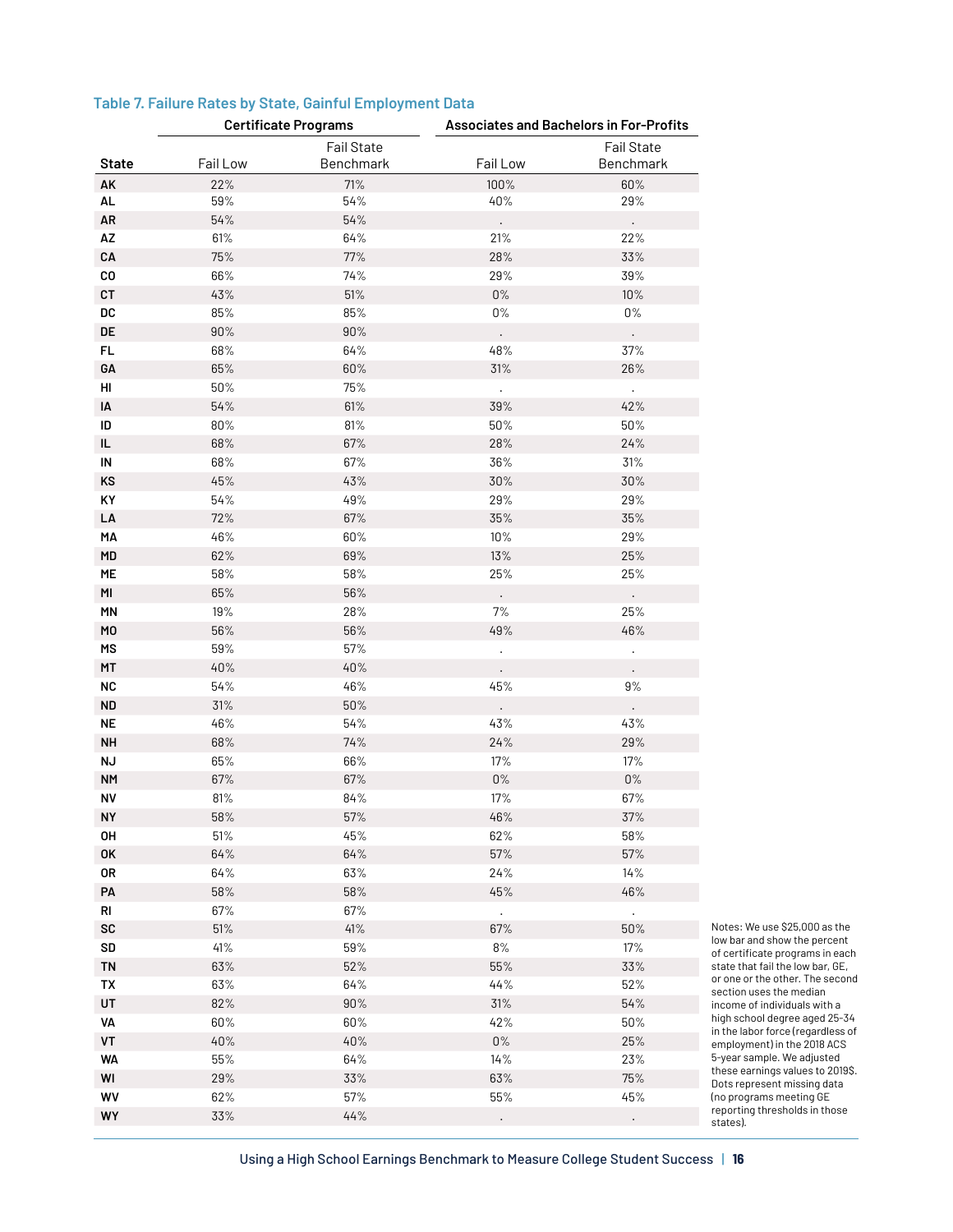| State     | Med. HS Earnings,<br>in Labor Force | Med. HS Earnings, in<br><b>Labor Force &amp; Full Year</b> |
|-----------|-------------------------------------|------------------------------------------------------------|
|           |                                     |                                                            |
| AK        | 27070                               | 34607                                                      |
| AL        | 21657                               | 26799                                                      |
| AR        | 23281                               | 27634                                                      |
| AZ        | 25169                               | 30103                                                      |
| CA        | 25587                               | 30334                                                      |
| CO        | 27634                               | 32484                                                      |
| СT        | 26611                               | 32159                                                      |
| DC        | 21657                               | 29364                                                      |
| DE        | 27085                               | 32159                                                      |
| FL.       | 23071                               | 27070                                                      |
| GА        | 23583                               | 27872                                                      |
| HI        | 29364                               | 32484                                                      |
| IA        | 27267                               | 32159                                                      |
| ID        | 24977                               | 29251                                                      |
| IL.       | 24564                               | 29364                                                      |
| IN        | 25727                               | 31087                                                      |
| ΚS        | 24918                               | 29364                                                      |
| ΚY        | 23583                               | 28817                                                      |
| LA        | 22751                               | 28658                                                      |
| MА        | 28315                               | 33558                                                      |
| MD        | 26799                               | 32159                                                      |
| МE        | 24656                               | 29777                                                      |
| MI        | 22083                               | 28153                                                      |
| <b>MN</b> | 28167                               | 32484                                                      |
| MO        | 24797                               | 29364                                                      |
| МS        | 20470                               | 26218                                                      |
| МT        | 25587                               | 29480                                                      |
| <b>NC</b> | 22512                               | 27085                                                      |
| ND        | 33558                               | 37918                                                      |
| ΝE        | 26218                               | 31294                                                      |
| NΗ        | 27872                               | 32752                                                      |
| <b>NJ</b> | 25727                               | 31402                                                      |
| <b>NM</b> | 23834                               | 27872                                                      |
| <b>NV</b> | 27070                               | 32159                                                      |
| NΥ        | 24121                               | 29364                                                      |
| OΗ        | 23583                               | 29251                                                      |
| 0K        | 25169                               | 30230                                                      |
| 0R        | 24564                               | 29364                                                      |
|           | 25169                               |                                                            |
| PA        |                                     | 30705                                                      |
| RI        | 26799                               | 32159                                                      |
| SC        | 21667                               | 27070                                                      |
| SD        | 27267                               | 32484                                                      |
| TN        | 21868                               | 27085                                                      |
| <b>TX</b> | 25587                               | 29480                                                      |
| UT        | 27634                               | 32159                                                      |
| VA        | 25587                               | 31402                                                      |
| VT        | 26799                               | 30909                                                      |
| <b>WA</b> | 28153                               | 32956                                                      |
| WI        | 26370                               | 31418                                                      |
| WV        | 22338                               | 28315                                                      |
| WY        | 30705                               | 32752                                                      |
| US        | 25424                               | 30403                                                      |

# **Appendix Table A1. State-level High School Earnings Benchmarks, CPS Data**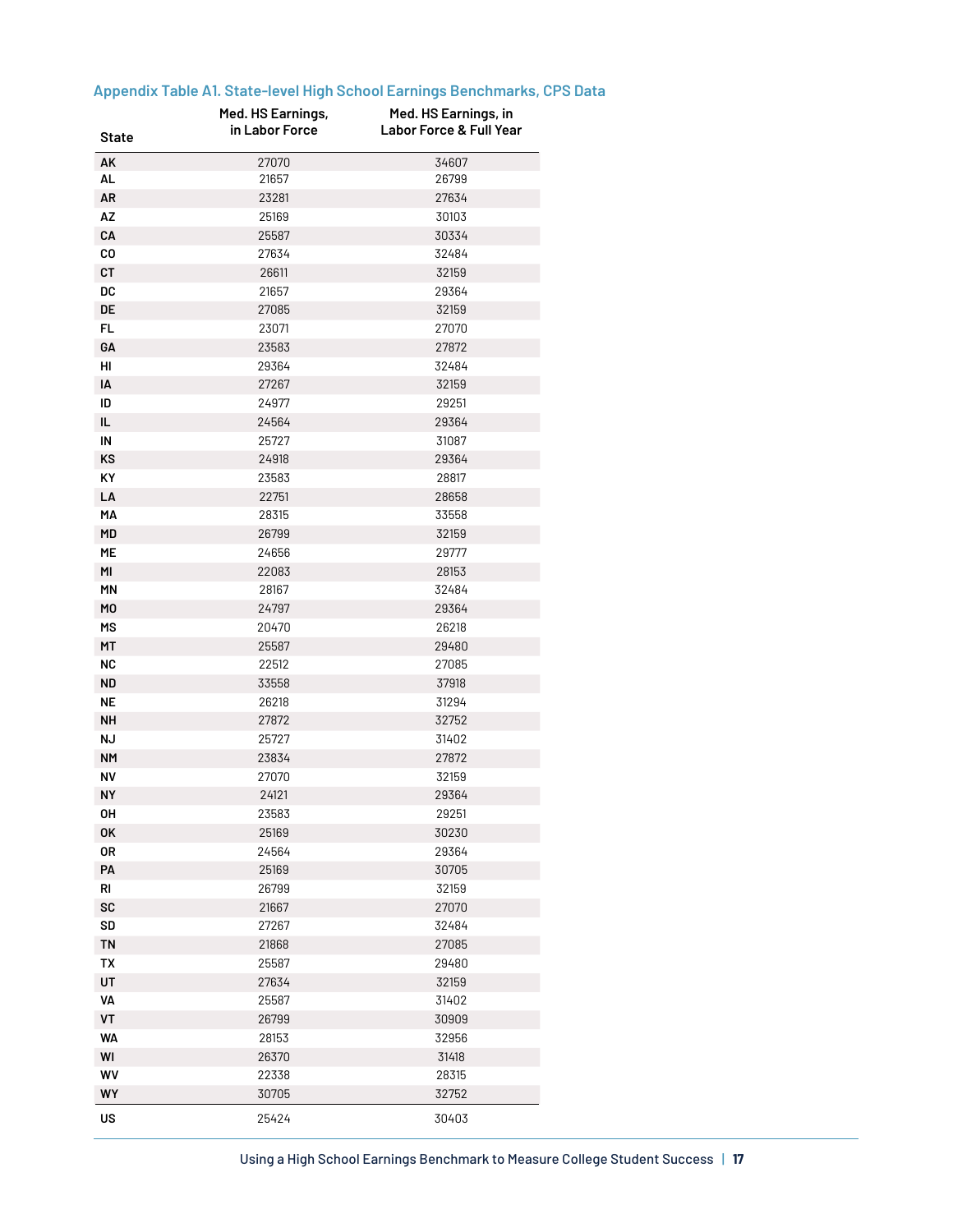|                | <b>Percent Failing Full Year Benchmark</b> |                         |             |                |  |
|----------------|--------------------------------------------|-------------------------|-------------|----------------|--|
|                |                                            | <b>GE</b> Data          |             | Scorecard Data |  |
| <b>State</b>   | Certificate                                | AA or BA in for-profits | Certificate | AA or BA (All) |  |
| AK             | 76%                                        | 80%                     | 76%         | 43%            |  |
| AL             | 64%                                        | 49%                     | 50%         | 27%            |  |
| AR             | 58%                                        |                         | 60%         | 29%            |  |
| AZ             | 75%                                        | 30%                     | 68%         | 28%            |  |
| CA             | 83%                                        | $51\%$                  | 70%         | $35\%$         |  |
| $_{\rm CO}$    | $80\%$                                     | 49%                     | 66%         | 43%            |  |
| CT             | 78%                                        | $30\%$                  | 67%         | 32%            |  |
| DC             | $85\%$                                     | $9\%$                   | $73\%$      | 11%            |  |
| DE             | $90\%$                                     |                         | 83%         | 41%            |  |
| FL             | 71%                                        | 58%                     | 63%         | 25%            |  |
| GA             | $71%$                                      | 47%                     | 53%         | $30\%$         |  |
| HI             | 75%                                        | $\ddot{\phantom{0}}$    | 86%         | 55%            |  |
| IA             | 70%                                        | 56%                     | 66%         | 29%            |  |
| ID             | 84%                                        | $50\%$                  | $55\%$      | 32%            |  |
| IL.            | 75%                                        | $50\%$                  | 73%         | $27%$          |  |
| IN             | 78%                                        | 60%                     | 62%         | 29%            |  |
| KS             | 53%                                        | $50\%$                  | 43%         | 22%            |  |
| KY             | 63%                                        | 48%                     | $71\%$      | 34%            |  |
| LA             | 77%                                        | $35\%$                  | 73%         | 36%            |  |
| MA             | 71%                                        | 48%                     | 62%         | 34%            |  |
| MD             | 79%                                        | 63%                     | 78%         | $35\%$         |  |
| ME             | 79%                                        | $75\%$                  | 61%         | 33%            |  |
| MI             | $71%$                                      |                         | 70%         | 22%            |  |
| <b>MN</b>      | 47%                                        | 43%                     | 40%         | 28%            |  |
| M <sub>0</sub> | 66%                                        | 67%                     | $54\%$      | $30\%$         |  |
| MS             | 62%                                        | $\Box$                  | 61%         | 38%            |  |
| MT             | $50\%$                                     |                         | 73%         | 33%            |  |
| <b>NC</b>      | 64%                                        | 55%                     | 47%         | 31%            |  |
| <b>ND</b>      | $50\%$                                     |                         | 83%         | $34\%$         |  |
| <b>NE</b>      | 68%                                        | 57%                     | 69%         | 27%            |  |
| <b>NH</b>      | 84%                                        | 47%                     | 73%         | 32%            |  |
| <b>NJ</b>      | 78%                                        | 43%                     | $72\%$      | 31%            |  |
| <b>NM</b>      | 67%                                        | 100%                    | 71%         | 41%            |  |
| NV             | 97%                                        | 100%                    | 83%         | 39%            |  |
| <b>NY</b>      | 69%                                        | 66%                     | 56%         | 33%            |  |
| OH             | 59%                                        | 84%                     | 50%         | 29%            |  |
| 0K             | $71\%$                                     | 71%                     | 68%         | 31%            |  |
| 0R             | 78%                                        | 43%                     | 52%         | 36%            |  |
| PA             | $67\%$                                     | $71\%$                  | 63%         | $32\%$         |  |
| RI             | 67%                                        | ¥.                      | 50%         | 24%            |  |
| SC             | $53\%$                                     | 67%                     | 47%         | $27\%$         |  |
| <b>SD</b>      | 65%                                        | 33%                     | 60%         | 28%            |  |
| <b>TN</b>      | 69%                                        | 67%                     | 46%         | $27\%$         |  |
| TX             | 70%                                        | 63%                     | 68%         | 25%            |  |
| UT             | $92\%$                                     | 81%                     | $80\%$      | $36\%$         |  |
| VA             | 71%                                        | 68%                     | 65%         | 39%            |  |
| VT             | 40%                                        | 25%                     | 33%         | $33\%$         |  |
| <b>WA</b>      | 76%                                        | 54%                     | 59%         | 41%            |  |
| WI             | $57\%$                                     | 100%                    | $57\%$      | $29\%$         |  |
| WV             | $73\%$                                     | 62%                     | 60%         | 37%            |  |
| WY             | $56\%$                                     | $\Box$                  | 67%         | $37\%$         |  |

# **Appendix Table A2. Failure Rates by State, Based on High School Graduates Working Full-Year**